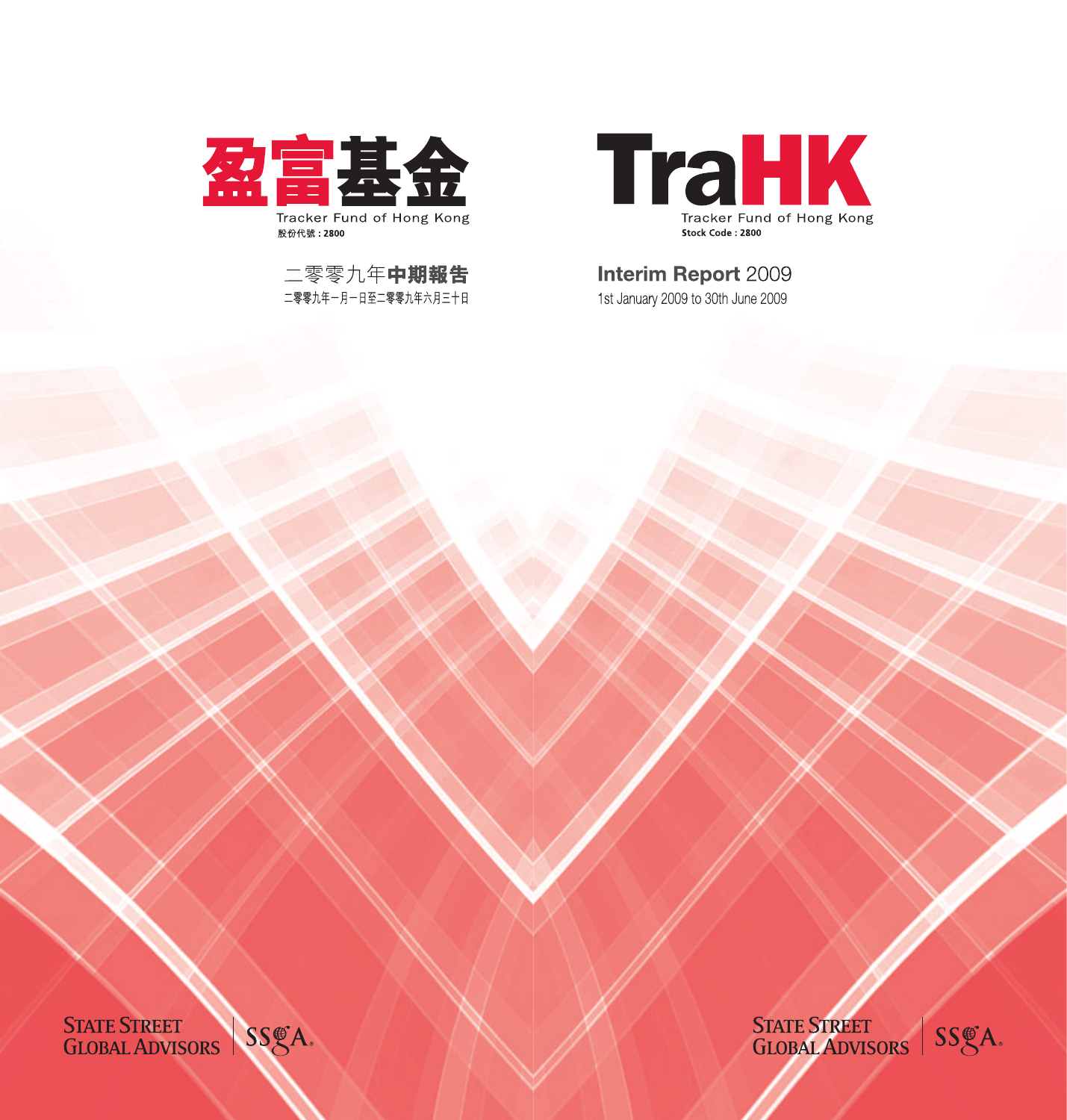### **Tracker Fund of Hong Kong** Interim Report 2009

# Contents

| 1  | Condensed Statement of Net Assets (unaudited)                |
|----|--------------------------------------------------------------|
| 2  | Condensed Statement of Comprehensive Income (unaudited)      |
|    | Condensed Statement of Changes in Net Assets Attributable to |
| 3  | Holders of Redeemable Units (unaudited)                      |
| 4  | Condensed Statement of Cash Flows (unaudited)                |
| 5  | Notes to the Unaudited Condensed Financial Statements        |
| 14 | Investment Portfolio (unaudited)                             |
| 16 | Statement of Movements in Investment Portfolio (unaudited)   |
| 18 | Performance Record                                           |
| 19 | Administration and Management                                |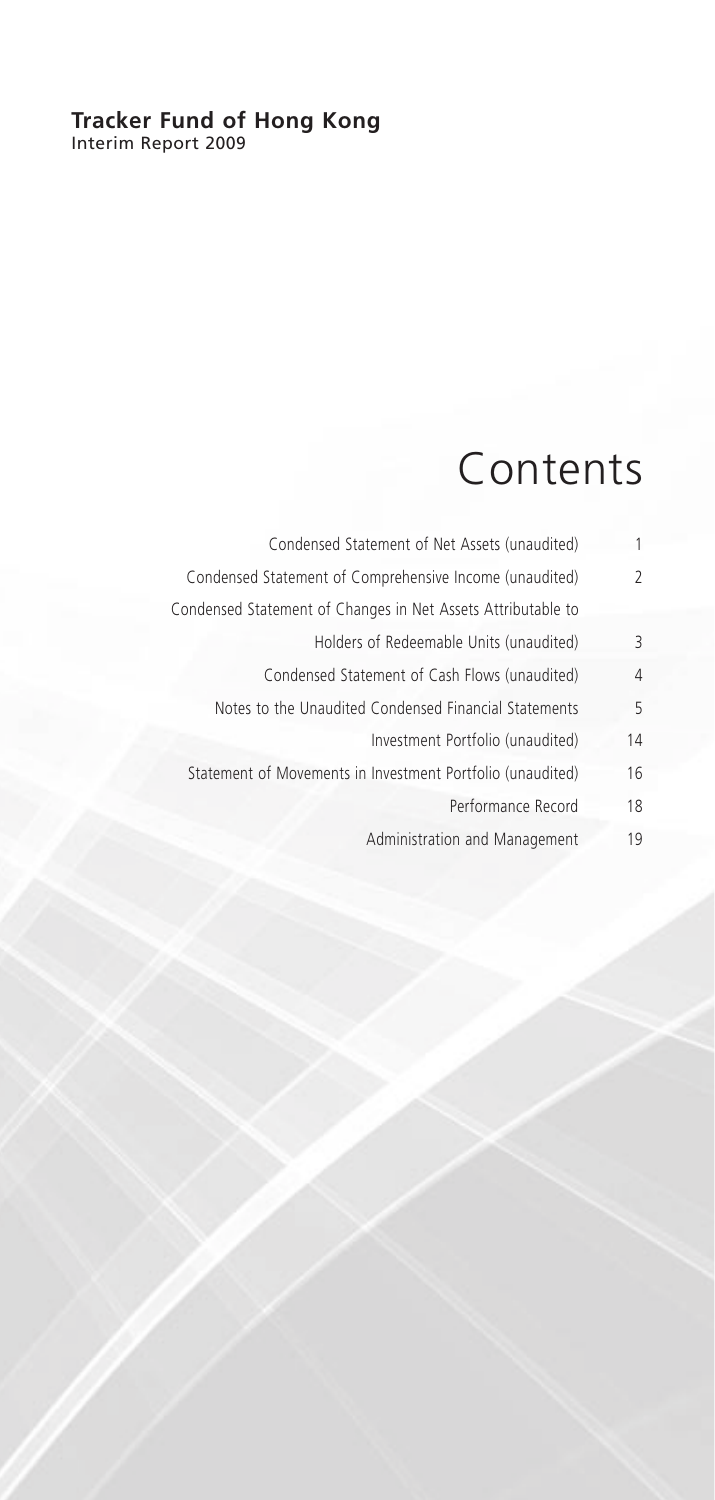Interim Report 2009

# **CONDENSED STATEMENT OF NET ASSETS**

*As at 30th June 2009*

|                                                                           |      | (UNAUDITED)<br>30.06.2009 | (AUDITED)<br>31.12.2008       |
|---------------------------------------------------------------------------|------|---------------------------|-------------------------------|
|                                                                           | Note | HK\$                      | HK\$                          |
| Assets                                                                    |      |                           |                               |
| Investments                                                               |      | 34,234,303,988            | 32,895,270,414                |
| Dividends receivable<br>Other accounts receivable and                     |      | 198,116,965               | 87,189,518                    |
| prepayments                                                               |      | 446,463                   | 308,283                       |
| <b>Bank balances</b>                                                      | 7(d) | 311,779,989               | 177,260,694                   |
| <b>Total assets</b>                                                       |      |                           | 34,744,647,405 33,160,028,909 |
| <b>Liabilities</b>                                                        |      |                           |                               |
| Management fee payable                                                    |      | 3,750,038                 | 3,690,291                     |
| Trustee fee payable                                                       |      | 3,750,038                 | 3,690,291                     |
| Index license fee payable                                                 |      | 1,289,940                 | 1,195,955                     |
| Registrar fee payable                                                     |      | 369,815                   | 322,753                       |
| Other accounts payable and accruals                                       |      | 3,401,347                 | 2,311,552                     |
| Liabilities (excluding net assets<br>attributable to holders of           |      |                           |                               |
| redeemable units)                                                         |      | 12,561,178                | 11,210,842                    |
| Net assets attributable to holders<br>of redeemable units (at bid market  |      |                           |                               |
| prices)                                                                   |      | 34,732,086,227            | 33, 148, 818, 067             |
| Adjustments from bid market prices<br>to last traded market prices        | 5    | 33,272,419                | 33,114,298                    |
|                                                                           |      |                           |                               |
| Net assets attributable to holders<br>of redeemable units (at last traded |      |                           |                               |
| market prices)                                                            | 5    | 34,765,358,646            | 33, 181, 932, 365             |

The notes on pages 5 to 13 form part of these financial statements.

1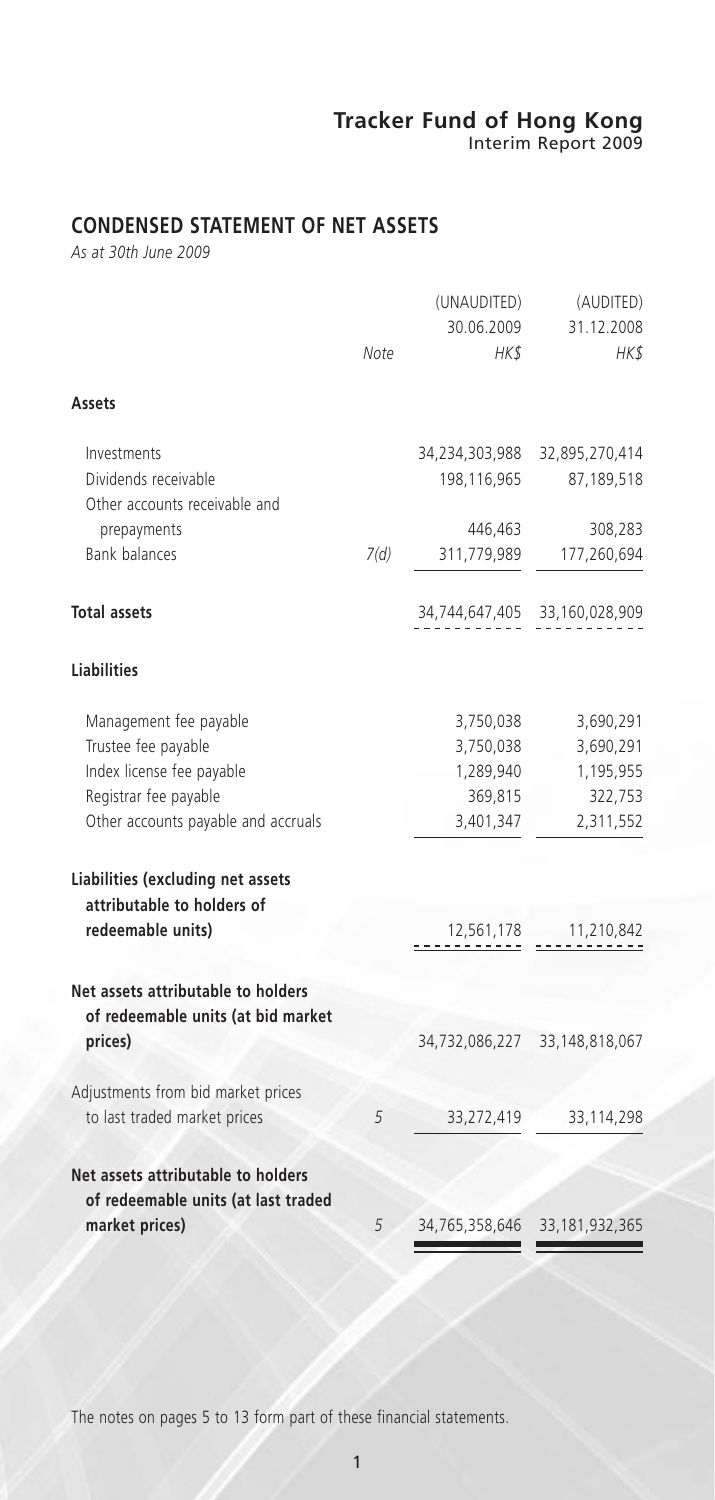Interim Report 2009

### **CONDENSED STATEMENT OF COMPREHENSIVE INCOME**

*For the period ended 30th June 2009*

|                                                                                                                                                                                                                                                              |                                      |                                                                                                                                | (UNAUDITED)                                                                                                                  |
|--------------------------------------------------------------------------------------------------------------------------------------------------------------------------------------------------------------------------------------------------------------|--------------------------------------|--------------------------------------------------------------------------------------------------------------------------------|------------------------------------------------------------------------------------------------------------------------------|
|                                                                                                                                                                                                                                                              |                                      | 01.01.2009                                                                                                                     | 01.01.2008                                                                                                                   |
|                                                                                                                                                                                                                                                              | Note                                 | to<br>30.06.2009<br>HKS                                                                                                        | to<br>30.06.2008<br>HK\$                                                                                                     |
| Income                                                                                                                                                                                                                                                       |                                      |                                                                                                                                |                                                                                                                              |
| <b>Dividends</b><br>Bank interest<br>Transaction fee<br>Other income<br>Net gain/(loss) on investments                                                                                                                                                       | 7(d)<br>4(a)<br>4(b)<br>3            | 696,403,155<br>743,836<br>2,255,413<br>8,162,317,965                                                                           | 632,544,865<br>715,260<br>447,542<br>2,282,393<br>(6,682,206,833)                                                            |
| Total net income/(loss)                                                                                                                                                                                                                                      |                                      | 8,861,720,369                                                                                                                  | (6,046,216,773)                                                                                                              |
| <b>Expenses</b>                                                                                                                                                                                                                                              |                                      |                                                                                                                                |                                                                                                                              |
| Management fee<br>Trustee fee<br>Index license fee<br>Transaction costs on investments<br>Registrar fee<br>Publication and printing expenses<br>Conversion agent fee<br>Audit fee<br>Legal and professional fees<br>Bank charges<br>Other operating expenses | 7(b)<br>7(c)<br>8(c)<br>8(a)<br>8(b) | 7,389,365<br>7,389,365<br>2,407,549<br>11,062,495<br>890,024<br>796,235<br>690,280<br>187,447<br>247,945<br>268,462<br>505,751 | 7,115,054<br>7,115,054<br>2,252,199<br>4,922,160<br>872,804<br>775,145<br>167,082<br>74,092<br>313,803<br>265,560<br>100,306 |
| <b>Total operating expenses</b>                                                                                                                                                                                                                              |                                      | 31,834,918                                                                                                                     | 23,973,259<br><u>------</u>                                                                                                  |
| Operating profit/(loss)                                                                                                                                                                                                                                      |                                      | 8,829,885,451                                                                                                                  | (6,070,190,032)                                                                                                              |
| <b>Finance costs</b>                                                                                                                                                                                                                                         |                                      |                                                                                                                                |                                                                                                                              |
| Distributions to holders of<br>redeemable units                                                                                                                                                                                                              | 12                                   | (332, 318, 800)                                                                                                                | (330, 968, 275)                                                                                                              |
| Profit/(loss) after distributions and<br>before tax                                                                                                                                                                                                          |                                      | 8,497,566,651                                                                                                                  | (6,401,158,307)                                                                                                              |
| Withholding tax                                                                                                                                                                                                                                              | 6                                    | (37, 168, 631)                                                                                                                 |                                                                                                                              |
| Profit/(loss) after distributions and tax                                                                                                                                                                                                                    |                                      | 8,460,398,020                                                                                                                  | (6,401,158,307)                                                                                                              |
| Adjustments from bid market prices to<br>last traded market prices                                                                                                                                                                                           | 5                                    | 158,121                                                                                                                        | 6,764,482                                                                                                                    |
| Increase/(decrease) in net assets<br>attributable to holders of<br>redeemable units from operations                                                                                                                                                          |                                      | 8,460,556,141                                                                                                                  | (6, 394, 393, 825)                                                                                                           |
|                                                                                                                                                                                                                                                              |                                      |                                                                                                                                |                                                                                                                              |

The notes on pages 5 to 13 form part of these financial statements.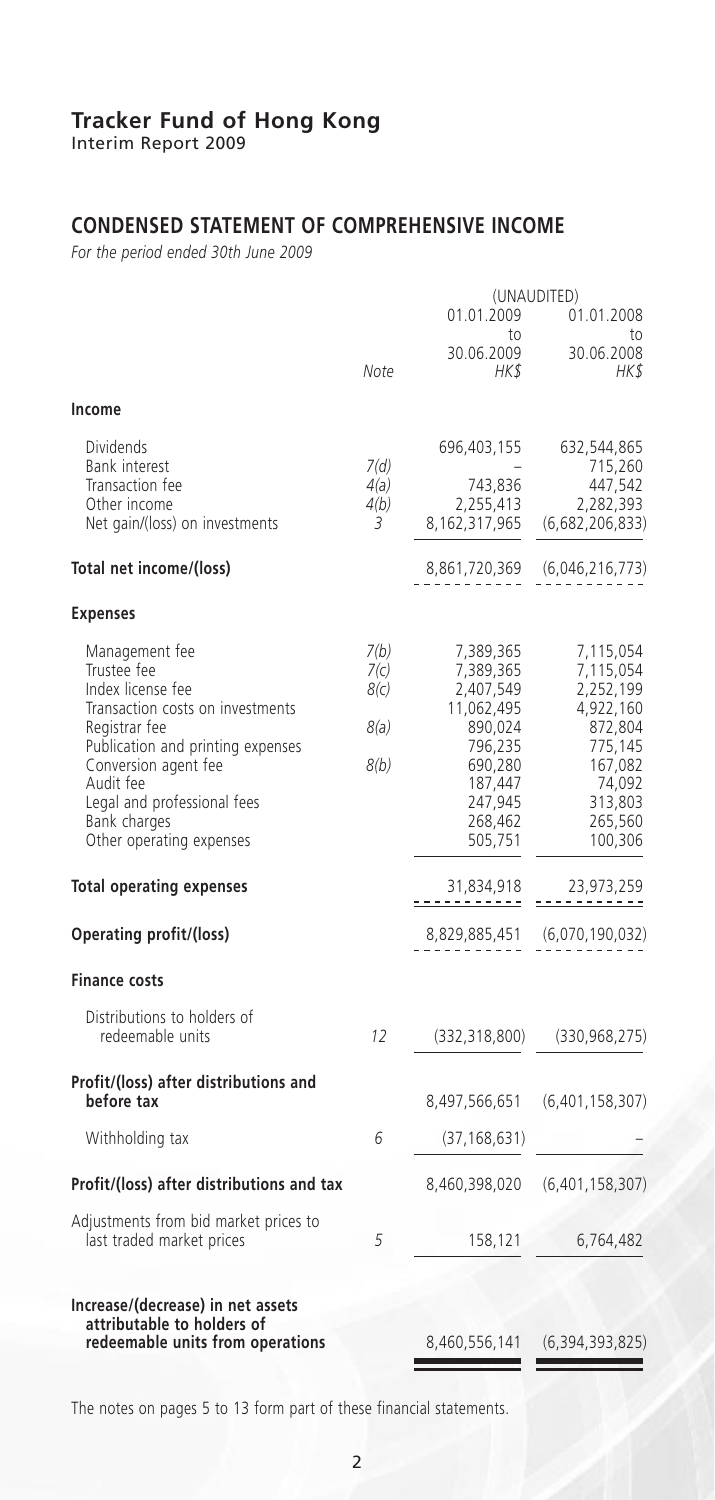Interim Report 2009

### **CONDENSED STATEMENT OF CHANGES IN NET ASSETS ATTRIBUTABLE TO HOLDERS OF REDEEMABLE UNITS**

*For the period ended 30th June 2009*

|                                       |            | (UNAUDITED) |                                           |  |
|---------------------------------------|------------|-------------|-------------------------------------------|--|
|                                       | 01.01.2009 |             | 01.01.2008                                |  |
|                                       |            | to          | to                                        |  |
|                                       |            |             | 30.06.2009 30.06.2008                     |  |
|                                       | Note       | HK\$        | HK\$                                      |  |
| Net assets attributable to holders of |            |             |                                           |  |
| redeemable units at 1st January       |            |             | 33, 181, 932, 365 32, 517, 482, 048       |  |
| Issue of units                        | 9          |             | 2,410,209,374 7,772,988,715               |  |
| Redemption of units                   | 9          |             | $(9, 287, 338, 188)$ $(2, 172, 487, 562)$ |  |
| Net further cash amount paid on       |            |             |                                           |  |
| redemption and issue of units         |            | (1,046)     | (7, 102)                                  |  |
| Net (redemption)/issue of units       |            |             | $(6,877,129,860)$ 5,600,494,051           |  |
|                                       |            |             | 26,304,802,505 38,117,976,099             |  |
| Increase/(decrease) in net assets     |            |             |                                           |  |
| attributable to holders of            |            |             |                                           |  |
| redeemable units from operations      |            |             | 8,460,556,141 (6,394,393,825)             |  |
| Net assets attributable to holders of |            |             |                                           |  |
| redeemable units at 30th June         |            |             |                                           |  |
| (at last traded market prices)        |            |             | 34,765,358,646 31,723,582,274             |  |

The notes on pages 5 to 13 form part of these financial statements.

3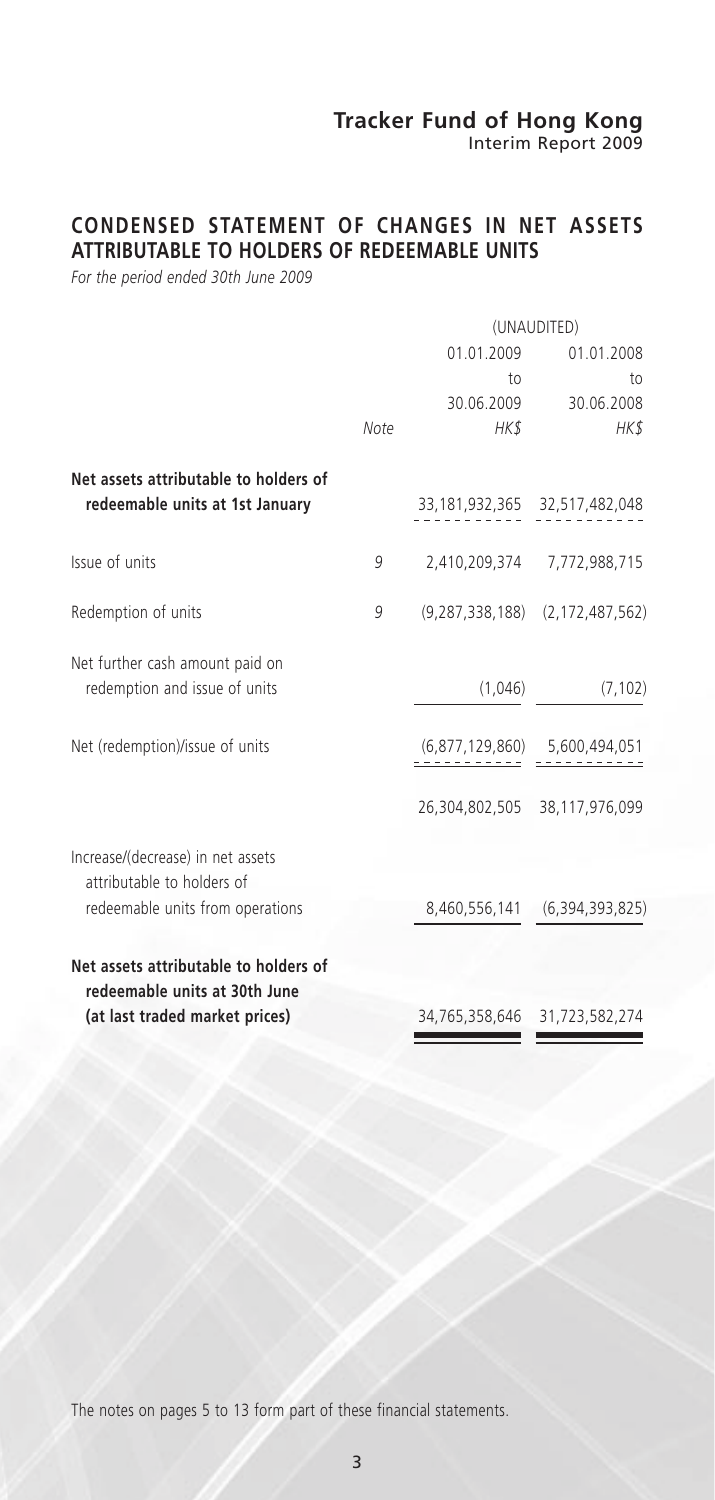Interim Report 2009

### **CONDENSED STATEMENT OF CASH FLOWS**

*For the period ended 30th June 2009*

|                                                                                                                                                                                                                                                                                                                                                                                                                                                                                           |        |                                                                                                                                                                                                                              | (UNAUDITED)                                                                                                                                                                                                                           |
|-------------------------------------------------------------------------------------------------------------------------------------------------------------------------------------------------------------------------------------------------------------------------------------------------------------------------------------------------------------------------------------------------------------------------------------------------------------------------------------------|--------|------------------------------------------------------------------------------------------------------------------------------------------------------------------------------------------------------------------------------|---------------------------------------------------------------------------------------------------------------------------------------------------------------------------------------------------------------------------------------|
|                                                                                                                                                                                                                                                                                                                                                                                                                                                                                           |        | 01.01.2009<br>to                                                                                                                                                                                                             | 01.01.2008<br>to                                                                                                                                                                                                                      |
|                                                                                                                                                                                                                                                                                                                                                                                                                                                                                           | Note   | 30.06.2009<br>HKS                                                                                                                                                                                                            | 30.06.2008<br>HK\$                                                                                                                                                                                                                    |
| Cash flows from operating activities                                                                                                                                                                                                                                                                                                                                                                                                                                                      |        |                                                                                                                                                                                                                              |                                                                                                                                                                                                                                       |
| Proceeds from sale of investments<br>Payments for purchase of investments<br>Dividends received<br>Other income received<br>Bank interest received<br>Transaction fee received<br>Management fee paid<br>Trustee fee paid<br>Index license fee paid<br>Registrar fee paid<br>Publication and printing expenses paid<br>Transaction costs on investments paid<br>Conversion agent fee paid<br>Bank charges paid<br>Legal and other professional fees paid<br>Other operating expenses paid |        | 5,221,688,364<br>(5, 206, 035, 352)<br>548,307,077<br>2,255,413<br>825,000<br>(7, 329, 618)<br>(7, 329, 618)<br>(2,313,564)<br>(842, 962)<br>(424, 619)<br>(11,062,495)<br>(720,000)<br>(55, 447)<br>(67, 998)<br>(557, 605) | 2,018,485,509<br>(1,880,159,729)<br>428,860,468<br>2,282,393<br>710,560<br>600,000<br>(7, 568, 297)<br>(7, 568, 297)<br>(2,444,358)<br>(970, 202)<br>(617, 177)<br>(4,922,160)<br>(808,000)<br>(384, 828)<br>(313, 803)<br>(998, 011) |
| Net cash generated from<br>operating activities                                                                                                                                                                                                                                                                                                                                                                                                                                           |        | 536,336,576                                                                                                                                                                                                                  | 544,184,068                                                                                                                                                                                                                           |
| Cash flows from financing activities                                                                                                                                                                                                                                                                                                                                                                                                                                                      |        |                                                                                                                                                                                                                              |                                                                                                                                                                                                                                       |
| Issue of units<br>Redemption of units<br>Net further cash amount received on                                                                                                                                                                                                                                                                                                                                                                                                              | 9<br>g | 18,885,024<br>(88,382,459)                                                                                                                                                                                                   | 36,218,690<br>(11, 250, 649)                                                                                                                                                                                                          |
| issue of units<br>Net further cash amount paid on                                                                                                                                                                                                                                                                                                                                                                                                                                         |        | 27,099                                                                                                                                                                                                                       | 1,957                                                                                                                                                                                                                                 |
| redemption of units<br>Interim distribution paid                                                                                                                                                                                                                                                                                                                                                                                                                                          | 12     | (28, 145)<br>(332, 318, 800)                                                                                                                                                                                                 | (7,689)<br>(330, 968, 275)                                                                                                                                                                                                            |
| Net cash used in financing activities                                                                                                                                                                                                                                                                                                                                                                                                                                                     |        | (401, 817, 281)                                                                                                                                                                                                              | (306,005,966)                                                                                                                                                                                                                         |
| Net increase in cash and<br>cash equivalents                                                                                                                                                                                                                                                                                                                                                                                                                                              |        | 134,519,295                                                                                                                                                                                                                  | 238,178,102                                                                                                                                                                                                                           |
| Cash and cash equivalents at the<br>beginning of the period                                                                                                                                                                                                                                                                                                                                                                                                                               |        | 177,260,694                                                                                                                                                                                                                  | 72,829,175                                                                                                                                                                                                                            |
| Cash and cash equivalents at the end<br>of the period                                                                                                                                                                                                                                                                                                                                                                                                                                     |        | 311,779,989                                                                                                                                                                                                                  | 311,007,277                                                                                                                                                                                                                           |
| Analysis of balances of cash and<br>cash equivalents                                                                                                                                                                                                                                                                                                                                                                                                                                      |        |                                                                                                                                                                                                                              |                                                                                                                                                                                                                                       |
| <b>Bank balances</b>                                                                                                                                                                                                                                                                                                                                                                                                                                                                      | 7(d)   | 311,779,989                                                                                                                                                                                                                  | 311,007,277                                                                                                                                                                                                                           |

Please refer to note 9 on page 11 for details of major non-cash transactions. The notes on pages 5 to 13 form part of these financial statements.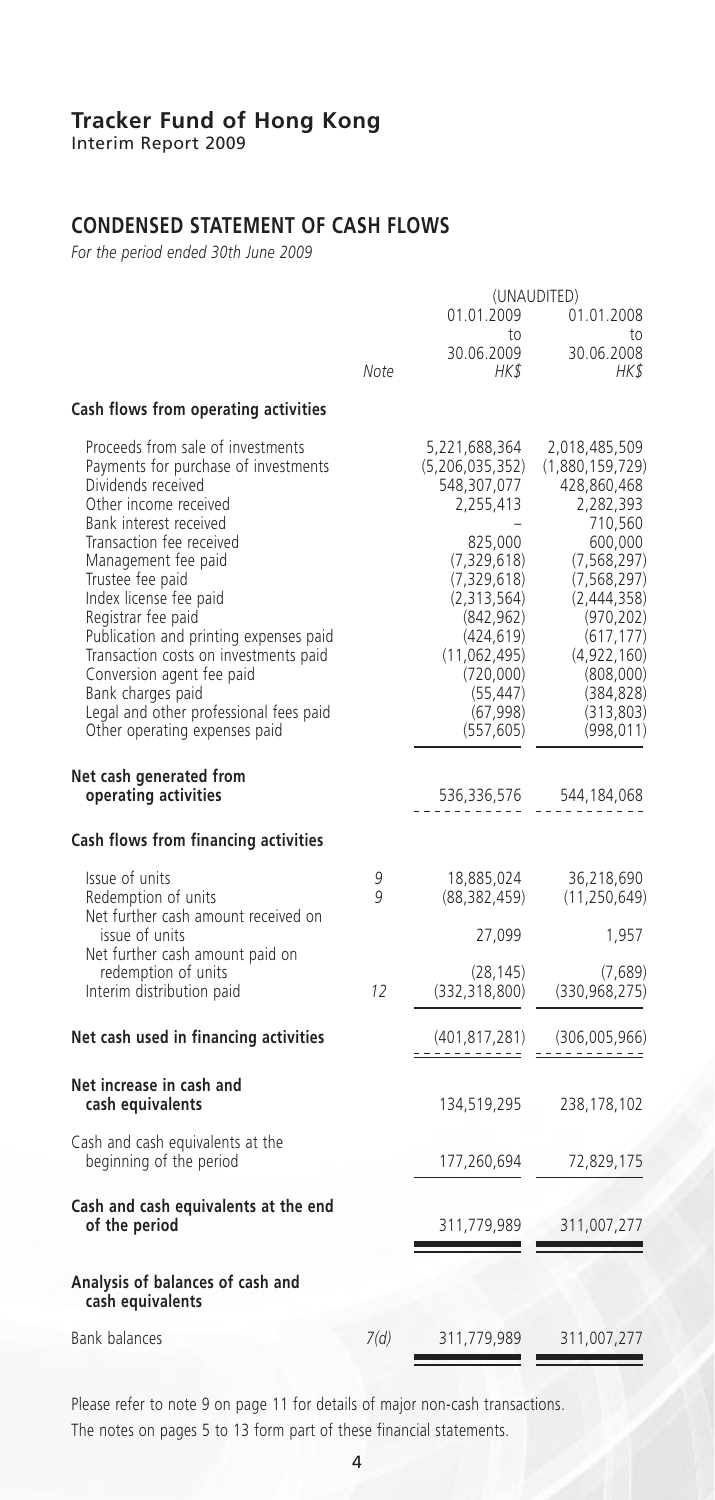### **NOTES TO THE UNAUDITED CONDENSED FINANCIAL STATEMENTS**

#### **1 General information**

Tracker Fund of Hong Kong (the "Fund") is a unit trust which is governed by its Trust Deed dated 23rd October 1999 (the "Trust Deed"). The Fund is authorized by the Securities & Futures Commission of Hong Kong under Section 104(1) of the Hong Kong Securities and Futures Ordinance. The Fund is also listed on the Stock Exchange of Hong Kong Limited (a subsidiary of The Hong Kong Exchanges and Clearing Limited).

The Fund's objective is to provide investment results that closely correspond to the performance of the Hang Seng Index (the "Index").

#### **2 Basis of preparation and accounting policies**

These unaudited condensed Interim Financial Statements ("Interim Financial Statements") have been prepared in accordance with Hong Kong Accounting Standard ("HKAS") 34 "Interim Financial Reporting", issued by the Hong Kong Institute of Certified Public Accountants. The Interim Financial Statements are prepared under the historical cost convention as modified by the revaluation of investments and should be read in conjunction with the Annual Financial Statements for the year ended 31st December 2008.

Except as described below, the accounting policies and methods of computation used in the preparation of these Interim Financial Statements are consistent with those used in the Annual Financial Statements for the year ended 31st December 2008.

*The following new standards and amendments to standards are mandatory for the first time for the financial year beginning 1st January 2009*

HKAS 1 (Revised), "Presentation of Financial Statements". The revised standard prohibits the presentation of items of income and expenses (that is, 'non-owner changes in equity') in the Statement of Changes in Equity, requiring 'non-owner changes in equity' to be presented separately from owner changes in equity. All non-owner changes in equity are required to be shown in a performance statement, but entities can choose whether to present one performance statement (the Statement of Comprehensive Income) or two statements (the Income Statement and Statement of Comprehensive Income). The Fund has elected to present solely a Statement of Comprehensive Income. The interim financial statements have been prepared under the revised disclosure requirements.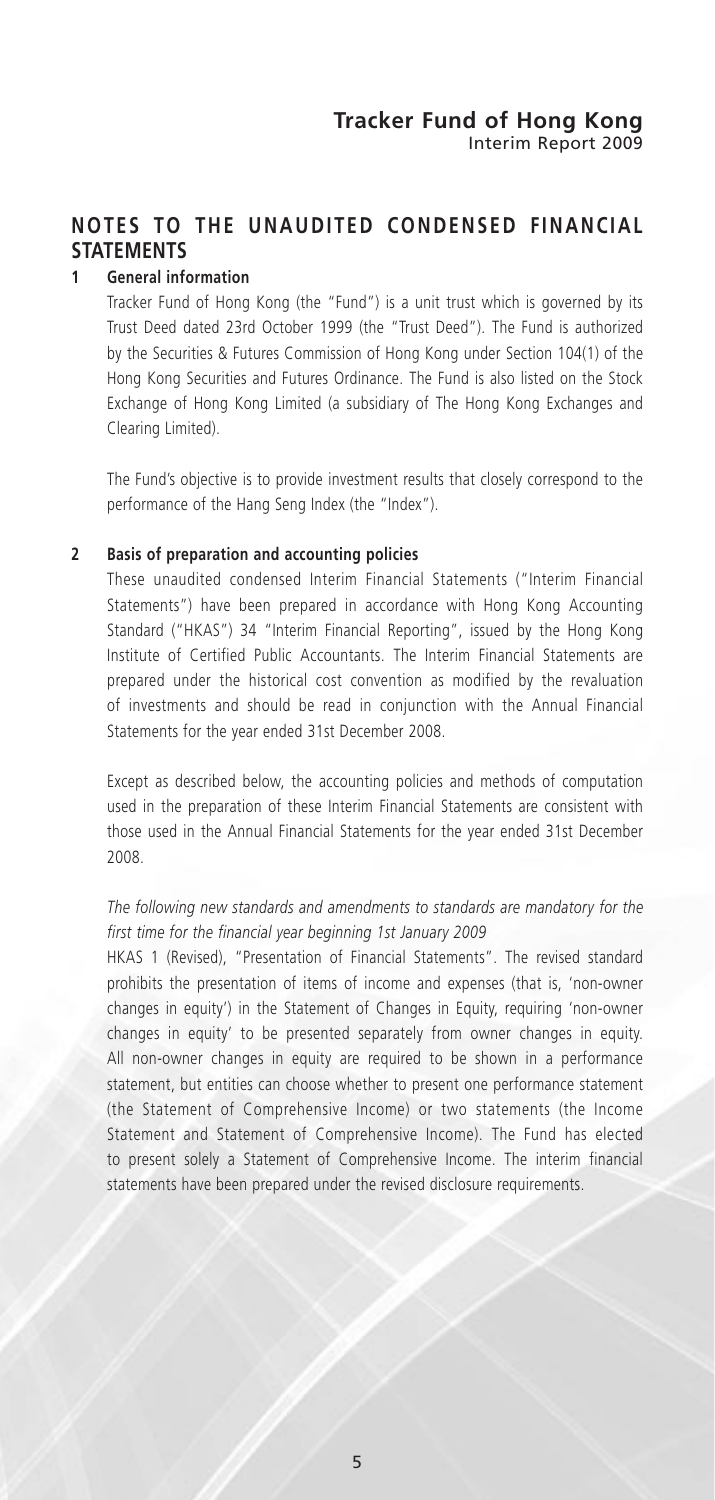Interim Report 2009

### **NOTES TO THE UNAUDITED CONDENSED FINANCIAL STATEMENTS (Continued)**

### **2 Basis of preparation and accounting policies (Continued)**

*The following new standards and amendments to standards are mandatory for the first time for the financial year beginning 1st January 2009 (Continued)*

HKAS 32 (Amendment), "Financial Instruments: Presentation", and HKAS 1 (Amendment), "Presentation of Financial Instruments – Puttable Financial Instruments and Obligations Arising on Liquidation". The amended standards require entities to classify puttable financial instruments and instruments, or components of instruments that impose on the entity an obligation to deliver to another party a pro rata share of the net assets of the entity only on liquidation as equity, provided the financial instruments have particular features and meet specific conditions, including that all financial instruments in the class of instruments that is subordinate to all other instruments have identical features. As the Fund has a contractual obligation to pay distributions on a half-yearly basis to holders of redeemable units, the adoption of these amendments has not resulted in any change in the classification of the Fund's redeemable units.

HKFRS 8, "Operating segments". HKFRS 8 replaces HKAS 14, "Segment reporting". It requires a 'management approach' under which segment information is presented on the same basis as that used for internal reporting purposes. The Trustee and the Manager have considered that the Fund has only one operating segment (see note 13).

#### **3 Net gain/(loss) on investments**

|                                             | (UNAUDITED)        |                 |  |
|---------------------------------------------|--------------------|-----------------|--|
|                                             | 01.01.2009         | 01.01.2008      |  |
|                                             | to                 | to              |  |
|                                             | 30.06.2009         | 30.06.2008      |  |
|                                             | HK\$               | HK\$            |  |
| Change in unrealized gain/loss in value     |                    |                 |  |
| of investments                              | 14,283,981,848     | (8,391,502,926) |  |
| Realized (loss)/gain on sale of investments | (6, 121, 663, 883) | 1,709,296,093   |  |
|                                             | 8,162,317,965      | (6,682,206,833) |  |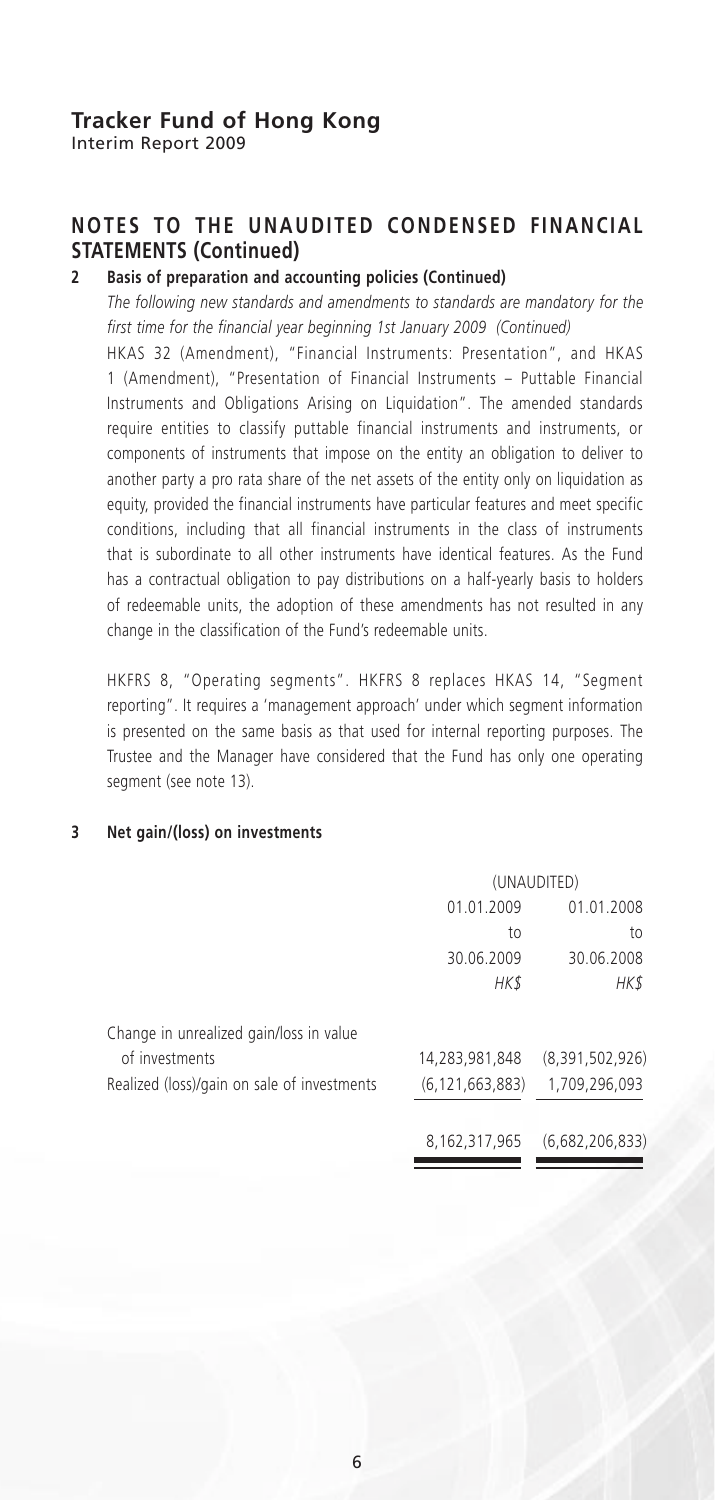### **NOTES TO THE UNAUDITED CONDENSED FINANCIAL STATEMENTS (Continued)**

### **4 Income**

#### *(a) Transaction fee*

The Fund is entitled to receive a transaction fee of HK\$15,000 per total aggregate creation and redemption application per day per Participating Dealer.

#### *(b) Other income*

Other income represents registrar charges levied on unitholders (other than HKSCC Nominees) who hold units registered in their own names as at each Record Date for the relevant distribution. Currently, these charges amount to the lower of HK\$80 per year per unitholder and the unitholder's actual distribution entitlement. Such charges are deducted on a half-yearly basis from the half-yearly distributions payable to the relevant unitholders.

### **5 Number of units in issue and net assets attributable to holders of redeemable units**

The Fund's capital is represented by the net assets attributable to holders of redeemable units. Units are issued through an in-kind creation of an Index Basket with the remaining balances in cash, and are redeemed in-kind with the remaining balances in cash. Subscriptions and redemptions of units during the period are shown on the Condensed Statement of Changes in Net Assets Attributable to Holders of Redeemable Units. In accordance with the objectives and risk management policies, the Fund endeavours to invest in appropriate investments while maintaining sufficient liquidity to meet redemption, such liquidity being augmented by disposal of listed securities where necessary.

In accordance with the provisions of the Fund's Trust Deed, listed investments and investments with prices quoted in over the counter markets or by market makers are stated at the last traded price on the valuation day for the purpose of determining net asset value per unit for creations and redemptions and for various fee calculations. However, the accounting policy of the Fund for the purpose of compliance with HKAS 39 and for reporting purpose is to value its investments at the relevant bid market prices on the Statement of Net Assets date. The difference between the valuation of these investments as stated in the condensed financial statements and the valuation methodology indicated in the Fund's Trust Deed, results in a decrease in value of investments by HK\$33,272,419 as at 30th June 2009 (as at 31st December 2008: HK\$33,114,298). The amount of the adjustment recognized in the Condensed Statement of Comprehensive Income is HK\$158,121 (for the period ended 30th June 2008: HK\$6,764,482).

Net assets attributable to holders of redeemable units at last traded market prices represent a liability in the Condensed Statement of Net Assets, carried at the redemption amount that would be payable at the period end date if the unitholders exercised the right to redeem the units in the Fund.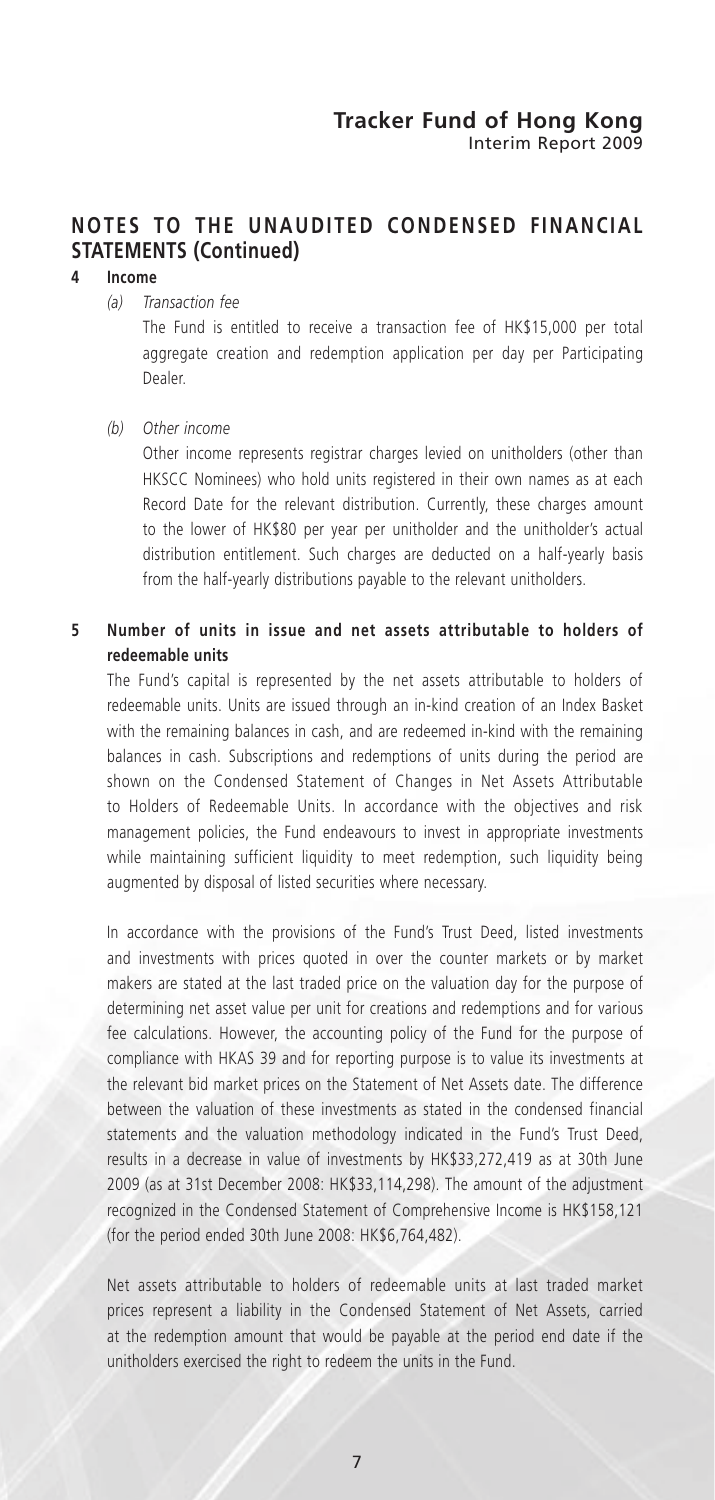Interim Report 2009

### **NOTES TO THE UNAUDITED CONDENSED FINANCIAL STATEMENTS (Continued)**

### **5 Number of units in issue and net assets attributable to holders of redeemable units (Continued)**

|                 | (UNAUDITED)<br>Number of units |                 |
|-----------------|--------------------------------|-----------------|
| 01.01.2009      | 01.07.2008                     | 01.01.2008      |
| 10 <sub>0</sub> | $10$                           | 10 <sub>1</sub> |
| 30.06.2009      | 31.12.2008                     | 30.06.2008      |
|                 |                                |                 |
| 2,280,992,500   | 1,411,992,500                  | 1,161,992,500   |
| 181,000,000     | 942,000,000                    | 335,000,000     |
| (604.000.000)   | (73,000,000)                   | (85,000,000)    |
| 1,857,992,500   | 2,280,992,500                  | 1,411,992,500   |
| HK\$            | HK\$                           | HK\$            |
| 34,765,358,646  | 33, 181, 932, 365              | 31,723,582,274  |
| 18.71           | 14.55                          | 22.47           |
| 18,711,248      | 14,547,147                     | 22,467,246      |
|                 |                                |                 |

#### **6 Taxation**

No provision for Hong Kong profits tax has been made as the interest, dividend income and realized gains on disposal of investments of the Fund are excluded from the charge to profits tax under Section 14, Section 26 or Section 26A of the Hong Kong Inland Revenue Ordinance.

In accordance with the Corporate Income Tax Law of the People's Republic of China ("PRC") and the relevant implementing rules, PRC companies are required to withhold corporate income tax at the rate of 10% before distributing dividend to non-resident enterprise shareholders as appearing on their H share registers. Dividend income received by the Fund in respect of its holdings in H shares of PRC companies will be subject to the withholding of corporate income tax.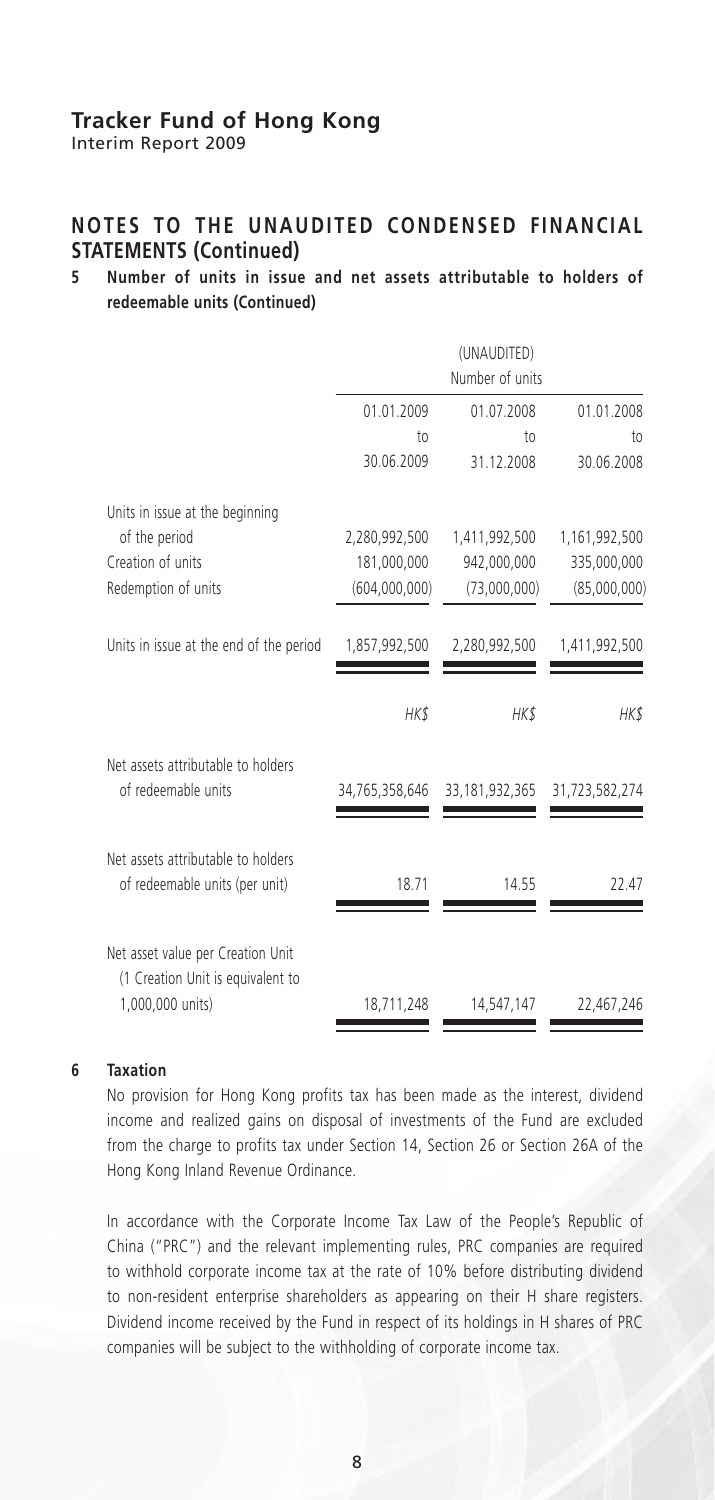### **NOTES TO THE UNAUDITED CONDENSED FINANCIAL STATEMENTS (Continued)**

### **7 Transactions with the related parties/Manager and its Connected Persons**

Parties are considered to be related if one party has the ability to control the other party or exercise significant influence over the other party in making financial or operational decisions. Related parties of the Fund also include the Manager of the Fund and its connected persons. Connected Persons of the Manager are those as defined in the Code on Unit Trusts and Mutual Funds established by the Securities and Futures Commission of Hong Kong (the "SFC Code"). All transactions entered into during the period between the Fund and its related parties, including the Manager and its Connected Persons were carried out in the normal course of business and on normal commercial terms. To the best of the Manager's knowledge, the Fund does not have any other transactions with Connected Persons except for those disclosed below.

*(a) Manager's holding in the Fund*

The directors and officers of the Manager may transact in the units of the Fund as principal provided that prior written notice is obtained from the Trustee. As of 30th June 2009, the directors and officers of the Manager together held 28,960 units in the Fund (as at 31st December 2008: 33,460 units).

#### *(b) Management fee*

The fee payable to the Manager is calculated at the following annual rates of the net asset value of the Fund on the last dealing day in the relevant quarter:

| For first HK\$15 billion of the net asset value                | 0.050% |
|----------------------------------------------------------------|--------|
| For next HK\$15 billion of the net asset value                 | 0.045% |
| For next HK\$15 billion of the net asset value                 | 0.030% |
| Any amount by which the net asset value exceeds HK\$45 billion | 0.025% |

The management fee is accrued daily and is payable quarterly in arrears.

*(c) Trustee fee*

The fee payable to the Trustee is calculated at the following annual rates of the net asset value of the Fund of the last dealing day in the relevant quarter:

| For first HK\$15 billion of the net asset value                | 0.050% |
|----------------------------------------------------------------|--------|
| For next HK\$15 billion of the net asset value                 | 0.045% |
| For next HK\$15 billion of the net asset value                 | 0.030% |
| Any amount by which the net asset value exceeds HK\$45 billion | 0.025% |

The trustee fee is accrued daily and payable quarterly in arrears.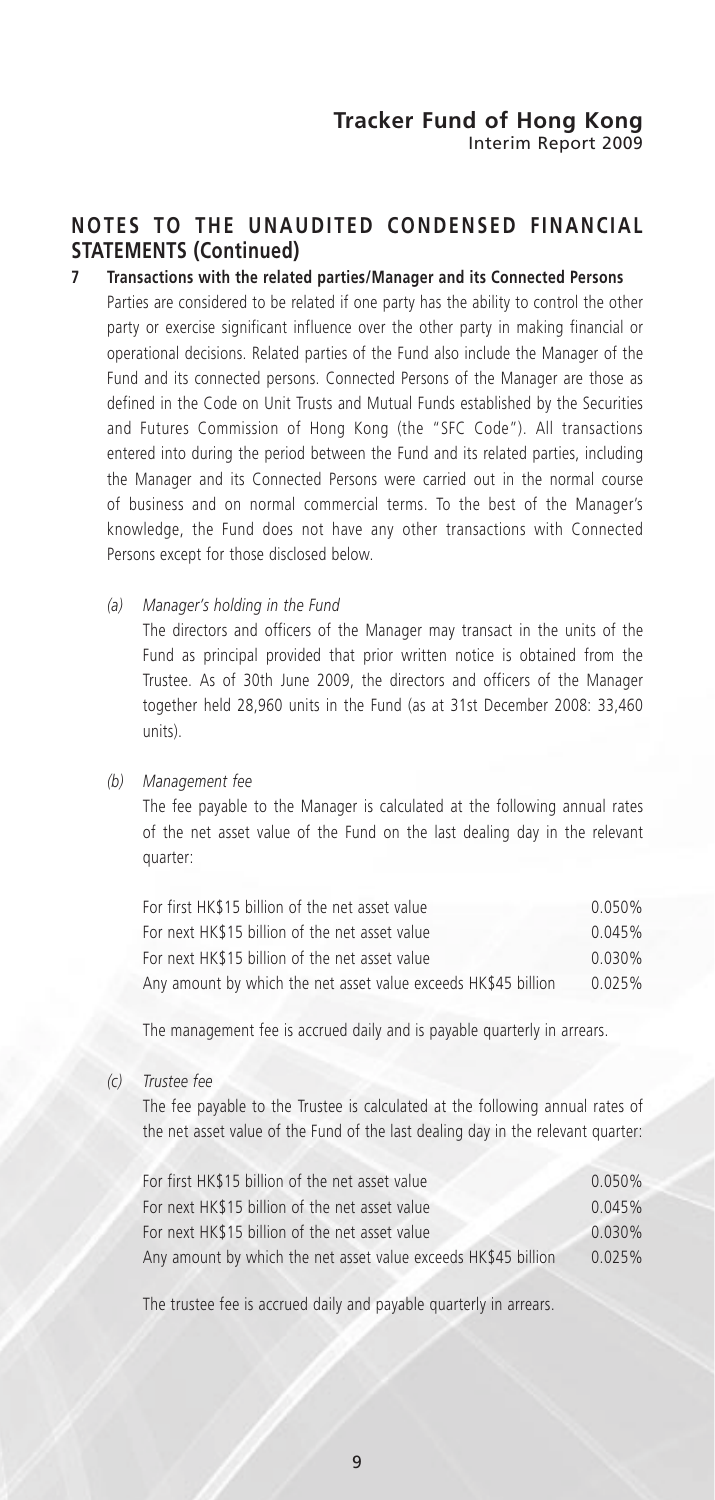Interim Report 2009

### **NOTES TO THE UNAUDITED CONDENSED FINANCIAL STATEMENTS (Continued)**

### **7 Transactions with the related parties/Manager and its Connected Persons (Continued)**

*(d) Bank balances and interest income*

Bank balances are maintained with the Trustee. Bank balances held with the Trustee as at 30th June 2009 was HK\$311,779,989 (as at 31st December 2008: HK\$177,260,694). During the period, no interest was earned on the above bank balances (for the period ended 30th June 2008: HK\$715,260).

#### **8 Other fees**

#### *(a) Registrar fee*

The fee payable to the Registrar is calculated based on the number of unitholders on the register on the first business day of the relevant month at the following fee scale, subject to a monthly maximum aggregate registrar fee of HK\$1,000,000.

> *HK\$* (per month)

| For first 2,000 Unitholders                                      | 10,000 |
|------------------------------------------------------------------|--------|
| For every additional 1,000 Unitholders up to 100,000 Unitholders | 2.200  |
| For every additional 1,000 Unitholders up to 200,000 Unitholders | 1.800  |
| For every additional 1,000 Unitholders up to 300,000 Unitholders | 1.500  |
| For every additional 1,000 Unitholders above 300,000 Unitholders | 1.200  |

In addition, the Registrar is reimbursed for all of its out-of-pocket expenses incurred in connection with performing its services.

The registrar fee is accrued daily and is payable monthly in advance.

*(b) Conversion agent fee*

The Conversion Agent received a monthly retainer fee of HK\$16,000 plus a transaction fee of HK\$12,000 for each creation or redemption application.

The conversion agent fee is accrued daily and payable monthly in arrears.

*(c) Index license fee*

The index license fee is calculated at the rate of 0.015% per annum on the daily average net asset value of the Fund, subject to a minimum of US\$10,000 per annum.

The index license fee is accrued daily and is payable quarterly in arrears.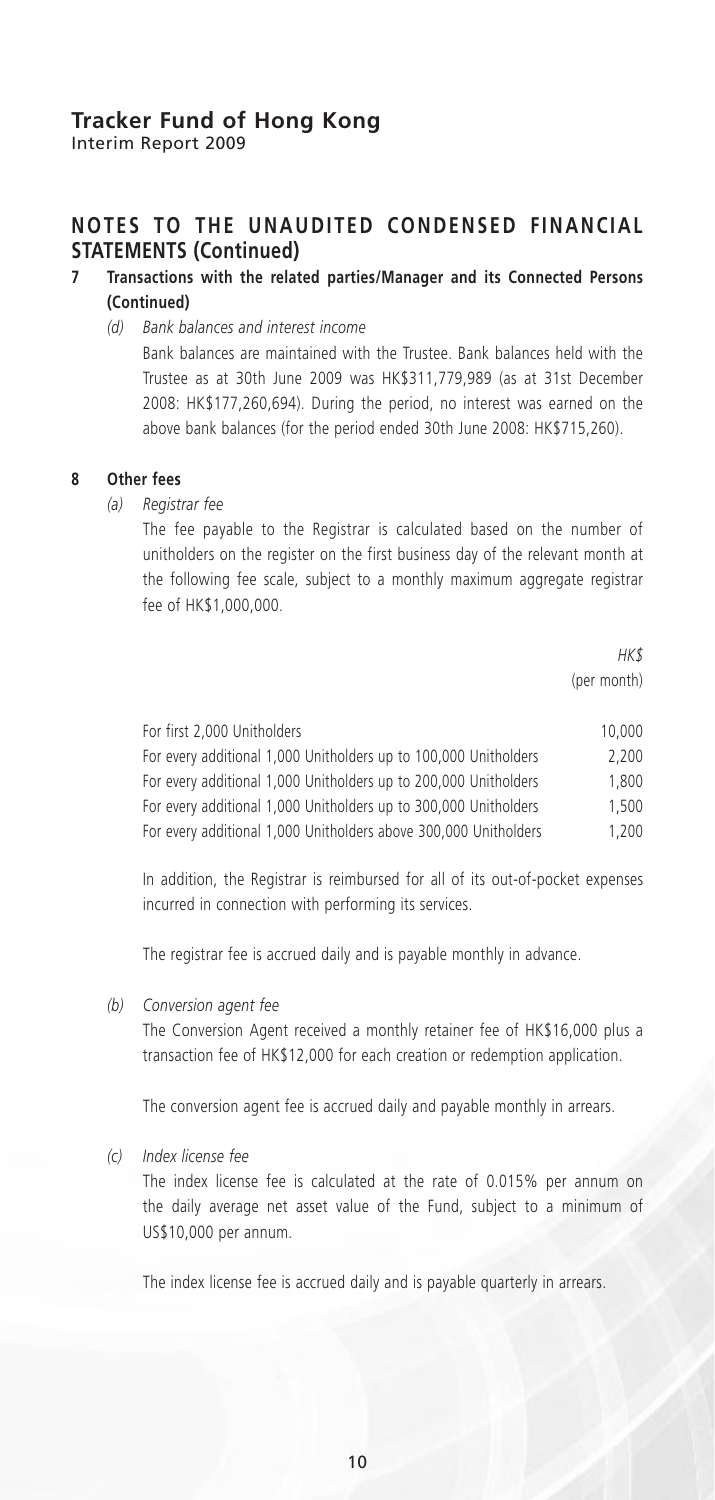# **NOTES TO THE UNAUDITED CONDENSED FINANCIAL STATEMENTS (Continued)**

### **9 Major non-cash transactions**

In accordance with the Fund's Trust Deed and since the termination of the Tap agreement, units are issued through an in-kind creation of an Index Basket with the remaining balances in cash and are not through a cash subscription only. For each Creation Unit (of 1,000,000 units), the Fund receives an Index Basket consisting of constituent shares as determined by the Manager on a daily basis. During the period, the Fund issued 181,000,000 units (for the period ended 30th June 2008: 335,000,000) in exchange for Index Baskets consisting of investments valued at HK\$2,391,324,350 (for the period ended 30th June 2008: HK\$7,732,433,866) by the Manager with remaining balances in cash, totaling HK\$2,410,209,374 (for the period ended 30th June 2008: 7,772,988,715).

In accordance with the Fund's Trust Deed, units are redeemed in-kind with the remaining balances in cash and are not redeemable for cash only. During the period, the Fund redeemed 604,000,000 units (for the period ended 30th June 2008: 85,000,000 units) in exchange for Index Baskets consisting of investments valued at HK\$9,198,955,729 (for the period ended 30th June 2008: HK\$2,161,236,913) by the Manager with remaining balances in cash, totaling HK\$9,287,338,188 (for the period ended 30th June 2008: HK\$2,172,487,562).

#### **10 Soft dollar practices**

The Manager may effect transactions, provided that any such transaction is consistent with standards of "best execution", by or through the agency of another person for the account of the Fund with whom the Manager or any of its Connected Persons have an arrangement under which that party will from time to time provide to or procure for the Manager or any of its Connected Persons goods, services or other benefits (such as research and advisory services, computer hardware associated with specialized software or research services and performance measures) the nature of which is such that their provision can reasonably be expected to benefit the Fund as a whole and may contribute to an improvement in the performance of the Fund. For the avoidance of doubt, such goods and services may not include travel, accommodation, entertainment, general administrative goods or services, general office equipment or premises, membership fees, employees' salaries or direct money payments.

Since the inception of the Fund, the Manager had not participated in any soft dollar arrangements in respect of any transactions for the account of the Fund.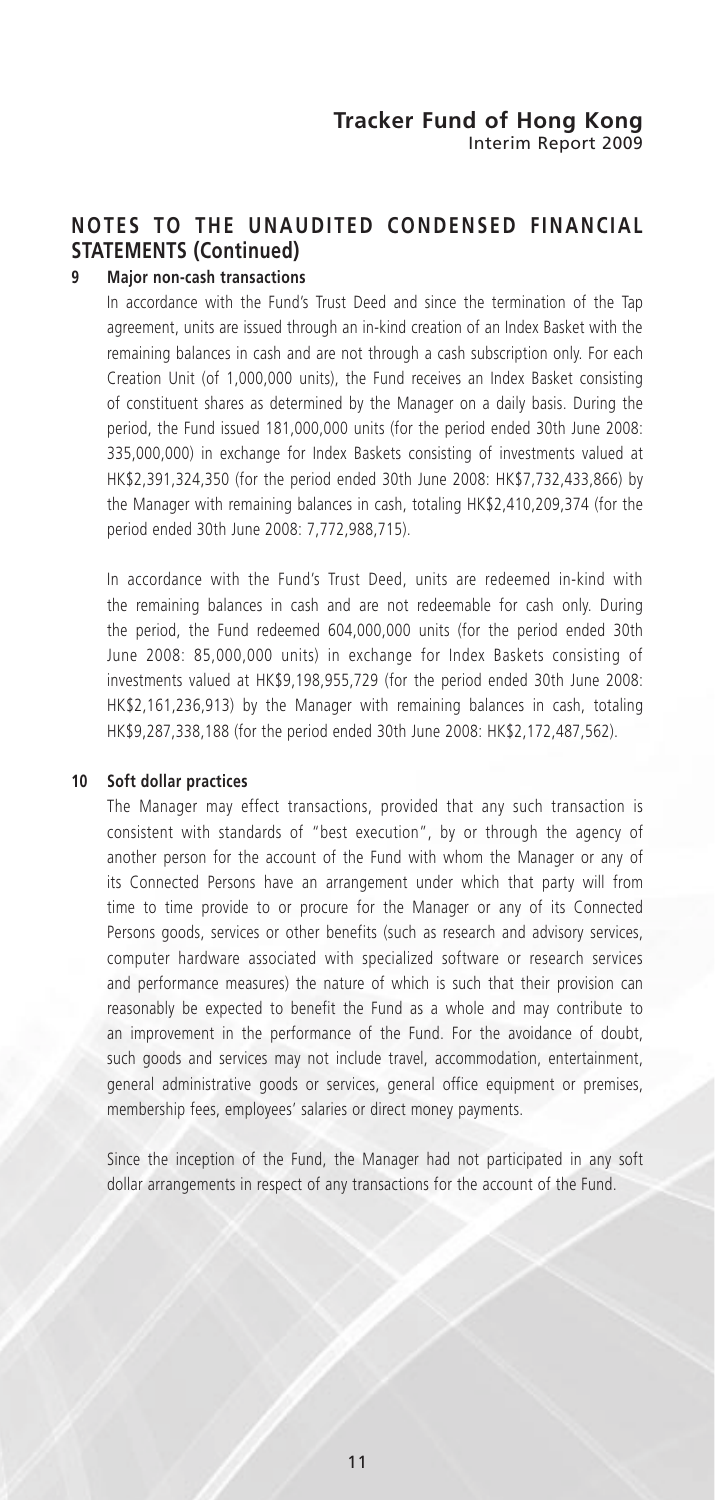Interim Report 2009

### **NOTES TO THE UNAUDITED CONDENSED FINANCIAL STATEMENTS (Continued)**

### **11 Investment limitation and prohibitions under the SFC Code**

The SFC Code allows the Fund to invest in constituent securities issued by a single issuer for more than 10% of the Fund's net asset value provided that the investment is limited to any constituent securities that each accounts for more than 10% of the weighting of the Index and the Fund's holding of any such constituent securities may not exceed their respective weightings in the Index (except as a result of changes in the composition of the Index and the excess is transitional and temporary in nature).

Constituent securities that account for more than 10% of the net asset value of the Fund as at 30th June 2009 were as follows:

|                   |           | Respective weighting<br>in the Index $(\%)$ |            | % of net asset value |
|-------------------|-----------|---------------------------------------------|------------|----------------------|
|                   | 30.6.2009 | 31.12.2008                                  | 30.06.2009 | 31.12.2008           |
| HSBC Holdings plc | 14.4      | 13.1                                        | 14.3       | 13.0                 |
| China Mobile Ltd. | 9 9       | 14.2                                        | 9.8        | 14.1                 |

### **12 Distribution**

|                                           | (UNAUDITED) |             |  |
|-------------------------------------------|-------------|-------------|--|
|                                           | 01.01.2009  | 01.01.2008  |  |
|                                           | to          | to          |  |
|                                           | 30.06.2009  | 30.06.2008  |  |
|                                           | HK\$        | HK\$        |  |
| Interim distribution                      |             |             |  |
| - HK\$0.23 on 1,438,992,500 units paid on |             |             |  |
| 22nd May 2008                             |             | 330,968,275 |  |
| - HK\$0.16 on 2,076,992,500 units paid on |             |             |  |
| 22nd May 2009                             | 332,318,800 |             |  |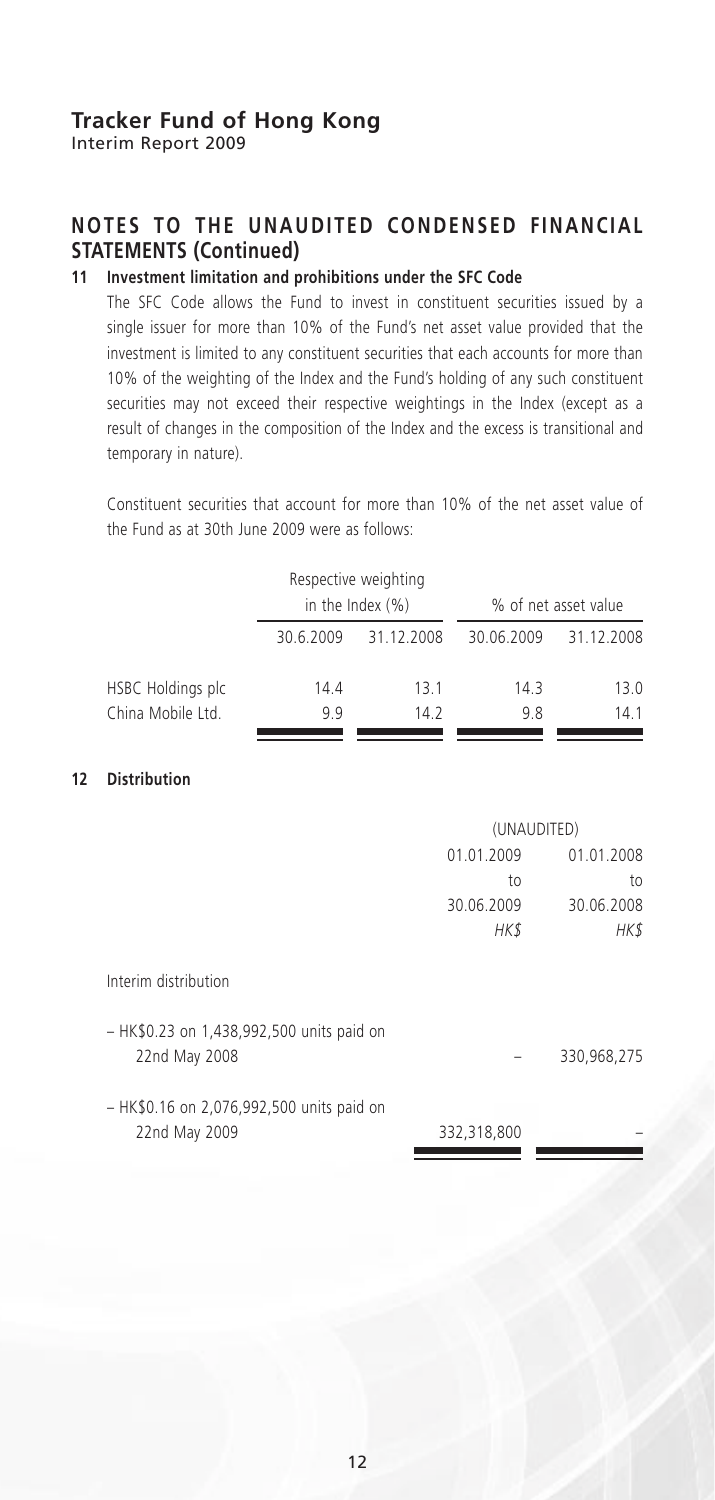# **NOTES TO THE UNAUDITED CONDENSED FINANCIAL STATEMENTS (Continued)**

### **13 Segment information**

The Trustee and the Manager make the strategic resource allocation on behalf of the Fund and have determined the operating segments based on the reports reviewed which are used to make strategic decisions.

The Trustee and the Manager consider that the Fund has a single operating segment which is investing in the constituent stocks of the Hang Seng Index of Hong Kong with the objective to provide investment results that closely correspond to the performance of the Index. There were no changes in the operating segment during the period.

The segment information provided to the Trustee and the Manager is the same as that disclosed in the Condensed Statement of Comprehensive Income and Condensed Statement of Net Assets.

The Fund is domiciled in Hong Kong. All of the Fund's income from investments is from entities listed in Hong Kong.

The Fund has no assets classified as non-current assets. The Fund has a highly diversified portfolio of investments. Please refer to note 11 for investment holdings account for more than 10% of the Fund's net assets.

The Fund also has a highly diversified unitholder population and no individual investor owns more than 10% of the net assets of the Fund.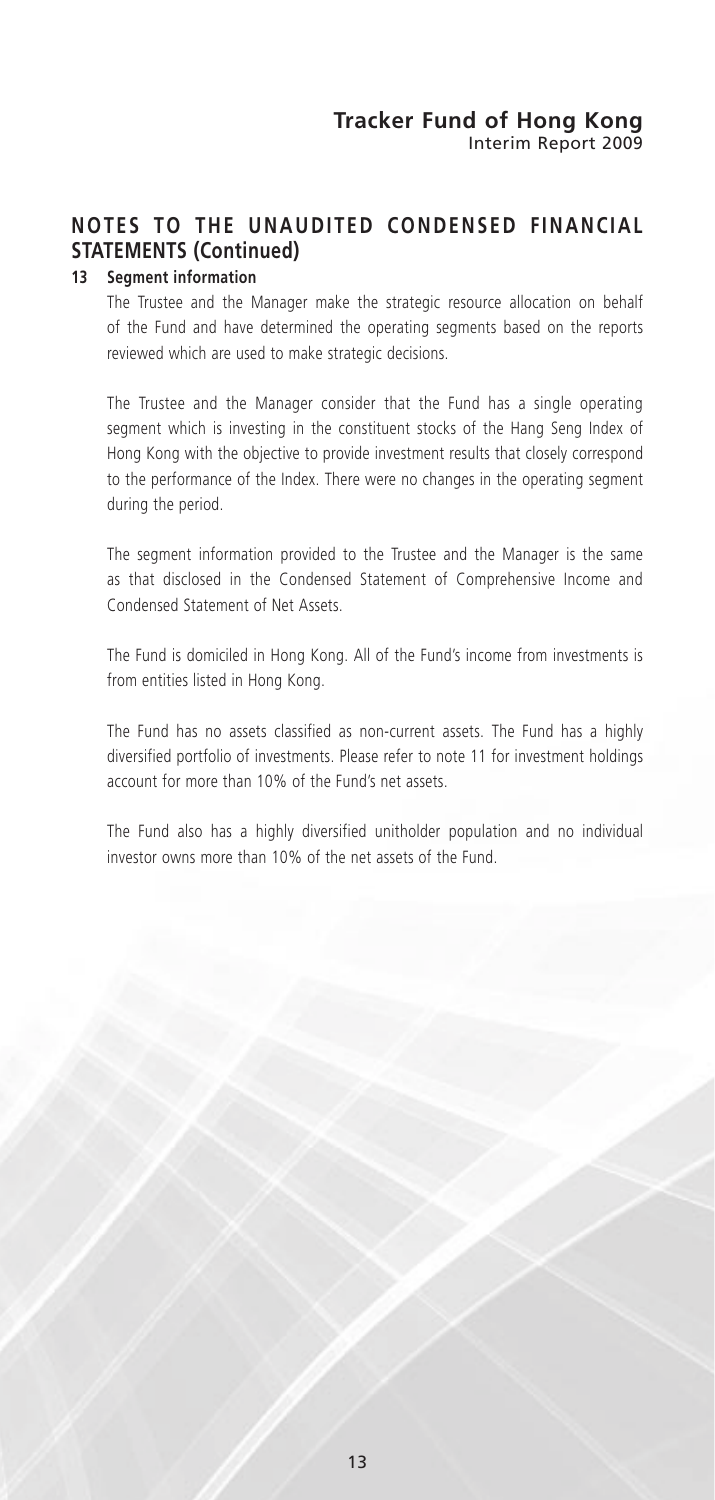Interim Report 2009

# **INVESTMENT PORTFOLIO**

*As at 30th June 2009*

|                                                                           | Holdings    | Fair value<br>HK\$ | % of net<br>assets |
|---------------------------------------------------------------------------|-------------|--------------------|--------------------|
| <b>Hong Kong</b>                                                          |             |                    |                    |
| Listed investments (98.47%)                                               |             |                    |                    |
| Equities (98.47%)                                                         |             |                    |                    |
| Properties (9.96%)                                                        |             |                    |                    |
| Cheung Kong (Holdings) Ltd.                                               | 10,092,339  | 899,227,405        | 2.59               |
| China Overseas Land & Investment Ltd.                                     | 29,637,519  | 529,326,089        | 1.52               |
| Hang Lung Properties Ltd.                                                 | 15,050,366  | 378,516,705        | 1.08               |
| Henderson Land Development Co. Ltd.                                       | 7,790,526   | 346,288,881        | 1.00               |
| Sino Land Co. Ltd.                                                        | 17,592,277  | 225,181,146        | 0.65               |
| Sun Hung Kai Properties Ltd.                                              | 11,173,498  | 1,084,946,656      | 3.12               |
|                                                                           |             | 3,463,486,882      | 9.96               |
| Finance (48.01%)                                                          |             |                    |                    |
| Bank of China Ltd.                                                        | 496,733,868 | 1,827,980,634      | 5.26               |
| BOC Hong Kong (Holdings) Ltd.                                             | 26,863,345  | 364,266,958        | 1.05               |
| Bank of Communications Co. Ltd.                                           | 100,477,060 | 873,145,651        | 2.51               |
| Bank of East Asia Ltd., The                                               | 13,373,076  | 314,935,940        | 0.91               |
| China Construction Bank Corporation                                       | 489,373,305 | 2,936,239,830      | 8.45               |
| China Life Insurance Co. Ltd                                              | 54,020,392  | 1,547,684,231      | 4.45               |
| Hang Seng Bank Ltd.                                                       | 5,554,161   | 603,181,885        | 1.74               |
| Hong Kong Exchanges and Clearing Ltd.                                     | 7,811,880   | 943,675,104        | 2.71               |
| HSBC Holdings plc                                                         | 75,412,801  | 4,950,850,386      | 14.24              |
| Industrial and Commercial Bank of China Ltd.                              | 331,636,382 | 1,790,836,463      | 5.15               |
| Ping An Insurance (Group) Co. of China Ltd.                               | 10,215,396  | 535,286,750        | 1.54               |
|                                                                           |             | 16,688,083,832     | 48.01              |
|                                                                           |             |                    |                    |
| Utilities (5.08%)                                                         |             |                    |                    |
| China Resources Power Holdings Co. Ltd.                                   | 10,637,352  | 183, 175, 201      | 0.53               |
| CLP Holdings Ltd.                                                         | 13,103,925  | 673,541,745        | 1.94               |
| Hong Kong and China Gas Co. Ltd., The                                     | 28,696,738  | 467,756,829        | 1.35               |
| Hong Kong Electric Holdings Ltd.<br>Right Issues of China Resources Power | 10,070,257  | 434,531,590        | 1.25               |
| Holdings Co. Ltd.                                                         | 1,112,208   | 3,670,286          | 0.01               |
|                                                                           |             | 1,762,675,651      | 5.08               |
|                                                                           |             |                    |                    |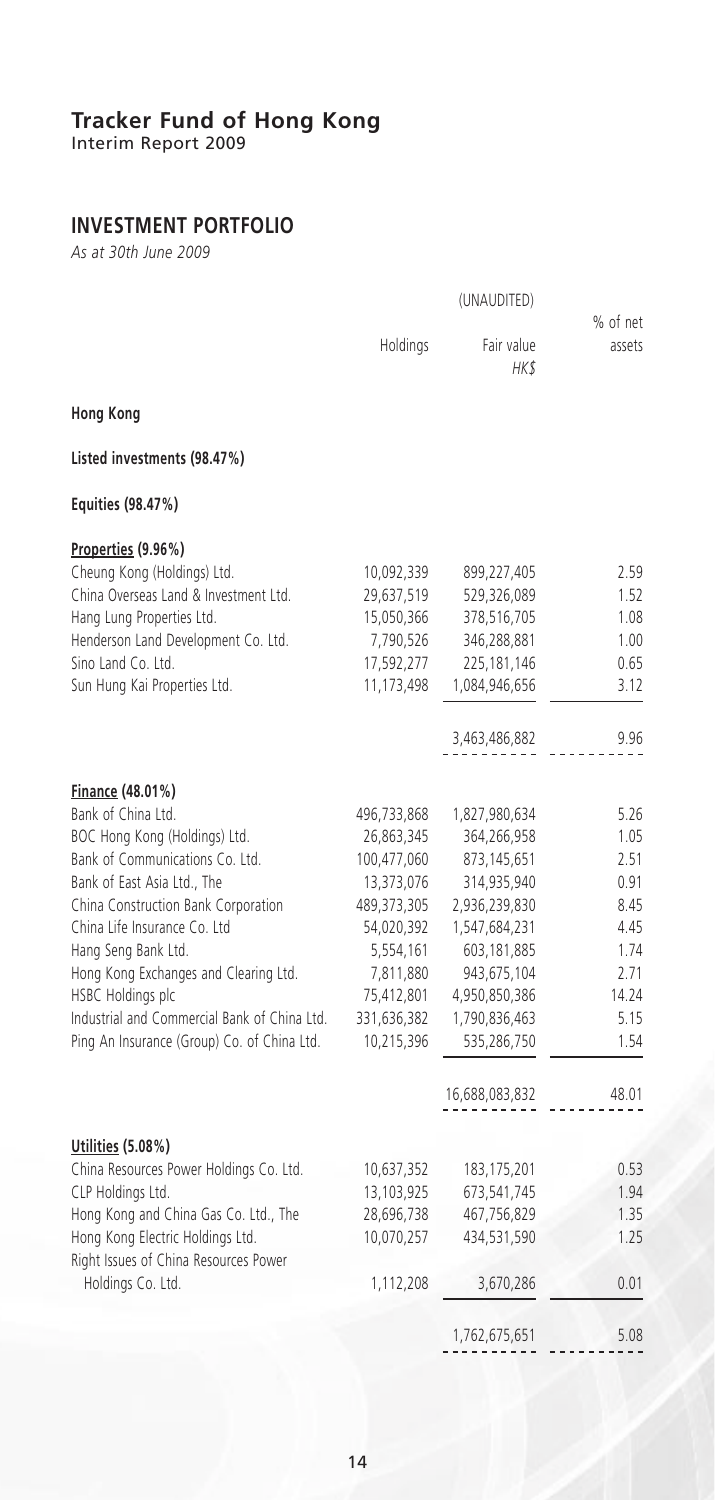Interim Report 2009

# **INVESTMENT PORTFOLIO (Continued)**

*As at 30th June 2009*

|                                        | Holdings      | Fair value     | % of net<br>assets |
|----------------------------------------|---------------|----------------|--------------------|
|                                        |               | HK\$           |                    |
| Commerce and Industry (35.42%)         |               |                |                    |
| Aluminum Corporation of China Ltd.     | 28,635,616    | 210,185,421    | 0.60               |
| Cathay Pacific Airways Ltd.            | 8,567,615     | 90,988,071     | 0.26               |
| China Merchants Holdings               |               |                |                    |
| (International) Co. Ltd.               | 7,920,466     | 175,834,345    | 0.51               |
| China Mobile Ltd.                      | 43,683,485    | 3,389,838,436  | 9.75               |
| China Petroleum & Chemical Corporation | 121,829,371   | 717,574,995    | 2.06               |
| China Resources Enterprise, Ltd.       | 8,677,012     | 133,973,065    | 0.39               |
| China Shenhua Energy Co. Ltd.          | 24,677,996    | 699,621,187    | 2.01               |
| China Unicom (Hong Kong) Ltd.          | 51,767,441    | 533,204,642    | 1.53               |
| CITIC Pacific Ltd.                     | 7,943,214     | 126,297,103    | 0.36               |
| CNOOC Ltd.                             | 129,717,642   | 1,246,586,540  | 3.59               |
| COSCO Pacific Ltd.                     | 8,153,349     | 70,934,136     | 0.20               |
| Esprit Holdings Ltd.                   | 8,595,907     | 372,632,568    | 1.07               |
| Foxconn International Holdings Ltd.    | 15,377,428    | 77,809,786     | 0.22               |
| Hutchison Whampoa Ltd.                 | 15,479,330    | 780,932,199    | 2.25               |
| Li & Fung Ltd.                         | 19,063,508    | 394,614,616    | 1.14               |
| MTR Corporation Ltd.                   | 10,273,648    | 240,403,363    | 0.69               |
| New World Development Co. Ltd.         | 18,179,763    | 253,789,491    | 0.73               |
| PetroChina Co. Ltd.                    | 153, 173, 953 | 1,317,295,996  | 3.79               |
| Swire Pacific Ltd. 'A'                 | 6,578,000     | 508,808,300    | 1.46               |
| Tencent Holdings Ltd.                  | 7,193,799     | 650,319,430    | 1.87               |
| Wharf (Holdings) Ltd., The             | 9,997,380     | 328,413,933    | 0.94               |
|                                        |               | 12,320,057,623 | 35.42              |
| Total listed investments               |               | 34,234,303,988 | 98.47              |
| Total investments, at cost             |               | 31,127,042,556 |                    |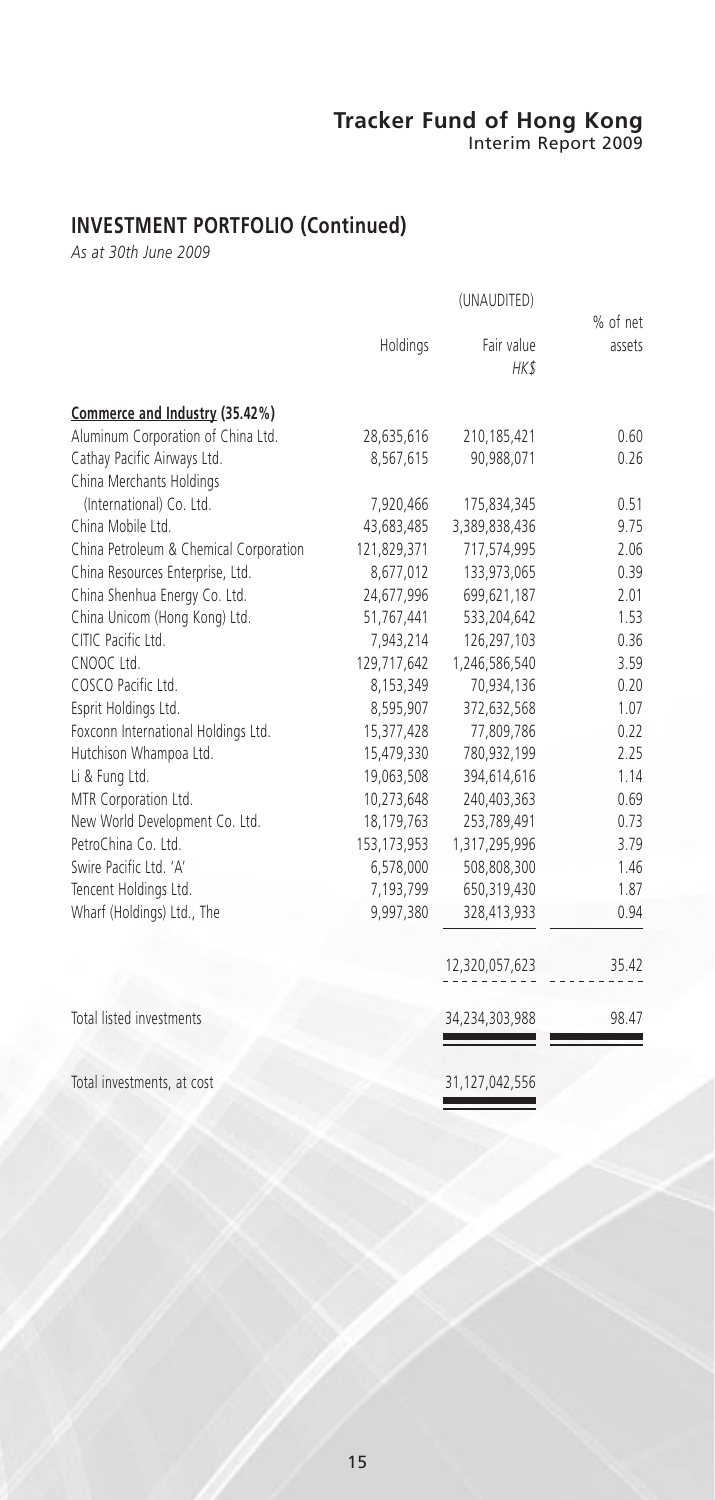Interim Report 2009

# **STATEMENT OF MOVEMENTS IN INVESTMENT PORTFOLIO**

*For the period ended 30th June 2009*

|                                                             | (UNAUDITED)<br>Holdings  |             |                             |                          |
|-------------------------------------------------------------|--------------------------|-------------|-----------------------------|--------------------------|
|                                                             | 31.12.2008               | Additions   | Disposals                   | 30.06.2009               |
| Hong Kong<br><b>Listed investments</b><br><b>Equities</b>   |                          |             |                             |                          |
| <b>Properties</b>                                           |                          |             |                             |                          |
| CHEUNG KONG (HOLDINGS) LTD.                                 | 13,872,345               | 1,562,238   | (5, 342, 244)               | 10,092,339               |
| CHINA OVERSEAS LAND & INVESTMENT LTD.                       | 39,148,930               | 6,151,794   | (15, 663, 205)              | 29,637,519               |
| HANG LUNG PROPERTIES LTD.                                   | 20,693,446               | 2,327,231   | (7,970,311)                 | 15,050,366               |
| HENDERSON LAND DEVELOPMENT CO. LTD.                         | 10,721,822               | 1,205,368   | (4, 136, 664)               | 7,790,526                |
| SINO LAND CO. LTD.                                          | 24,110,956               | 2,832,494   | (9, 351, 173)               | 17,592,277               |
| SUN HUNG KAI PROPERTIES LTD.                                | 15,349,988               | 1,728,426   | (5,904,916)                 | 11,173,498               |
| RIGHT ISSUES OF CHINA OVERSEAS LAND &                       |                          |             |                             |                          |
| <b>INVESTMENT LTD.</b>                                      | 1,565,957                |             | (1, 565, 957)               |                          |
| <b>Finance</b>                                              |                          |             |                             |                          |
| BANK OF CHINA LTD.                                          | 340,893,872              | 305,588,391 | (149, 748, 395)             | 496,733,868              |
| BOC HONG KONG (HOLDINGS) LTD.                               | 36,959,123               | 4,156,639   | (14, 252, 417)              | 26,863,345               |
| BANK OF COMMUNICATIONS CO. LTD.                             | 138,114,232              | 15,549,115  | (53, 186, 287)              | 100,477,060              |
| BANK OF EAST ASIA LTD., THE                                 | 16,683,516               | 3,333,054   | (6, 643, 494)               | 13,373,076               |
| CHINA CONSTRUCTION BANK CORPORATION                         | 448,061,655              | 202,477,661 | (161, 166, 011)             | 489, 373, 305            |
| CHINA LIFE INSURANCE CO. LTD.                               | 74,192,176               | 8,434,340   | (28, 606, 124)              | 54,020,392               |
| HANG SENG BANK LTD.                                         | 7,636,977                | 859,606     | (2,942,422)                 | 5,554,161                |
| HONG KONG EXCHANGES AND CLEARING LTD.                       | 10,731,019               | 1,214,618   | (4, 133, 757)               | 7,811,880                |
| HSBC HOLDINGS PLC                                           | 58,435,624               | 70,475,268  | (53, 498, 091)              | 75,412,801               |
| INDUSTRIAL AND COMMERCIAL BANK OF                           |                          |             |                             |                          |
| CHINA LTD.                                                  | 455,460,245              | 51,804,450  | (175, 628, 313)             | 331,636,382              |
| PING AN INSURANCE (GROUP) CO. OF                            |                          |             |                             |                          |
| CHINA LTD.                                                  | 14,047,230               | 1,580,623   | (5, 412, 457)               | 10,215,396               |
| RIGHT ISSUES OF HSBC HOLDINGS PLC                           |                          | 34,168,660  | (34, 168, 660)              |                          |
|                                                             |                          |             |                             |                          |
| <b>Utilities</b><br>CHINA RESOURCES POWER HOLDINGS CO. LTD. |                          |             |                             | 10,637,352               |
| CHINA LIGHT & POWER HOLDINGS LTD.                           |                          | 11,354,000  | (716, 648)<br>(6, 971, 152) |                          |
| HONG KONG & CHINA GAS CO. LTD., THE                         | 18,024,462               | 2,050,615   |                             | 13,103,925               |
| HONG KONG ELECTRIC HOLDINGS LTD.                            | 39,921,378<br>13,842,872 | 4,125,791   | (15, 350, 431)              | 28,696,738<br>10,070,257 |
| RIGHT ISSUES OF CHINA RESOURCES POWER                       |                          | 1,558,451   | (5, 331, 066)               |                          |
| HOLDINGS CO. LTD.                                           |                          |             |                             |                          |
|                                                             |                          | 1,112,208   |                             | 1,112,208                |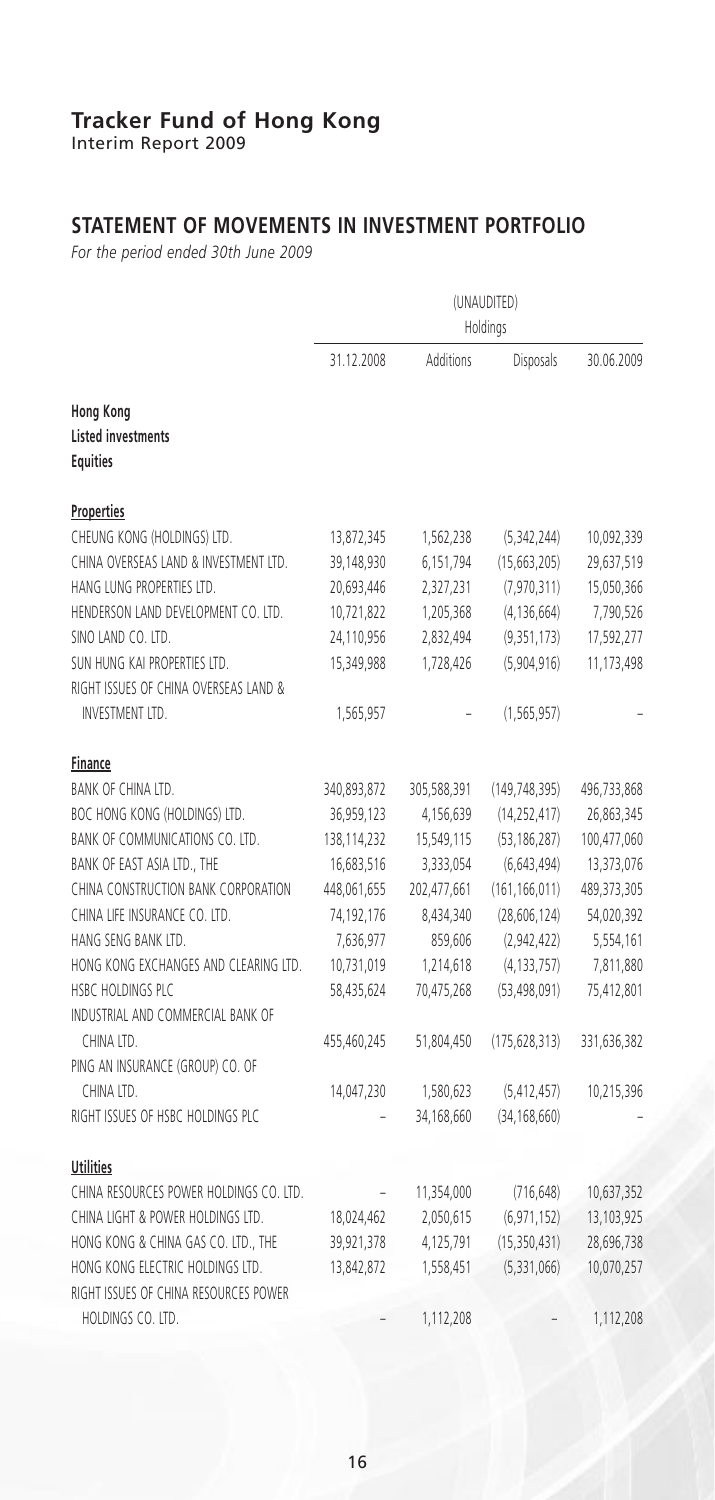### **STATEMENT OF MOVEMENTS IN INVESTMENT PORTFOLIO (Continued)**

*For the period ended 30th June 2009*

|                                          | (UNAUDITED)<br>Holdings |            |                  |               |
|------------------------------------------|-------------------------|------------|------------------|---------------|
|                                          | 31.12.2008              | Additions  | <b>Disposals</b> | 30.06.2009    |
| Commerce and Industry                    |                         |            |                  |               |
| ALUMINUM CORPORATION OF CHINA LTD.       | 39,226,827              | 4,430,976  | (15,022,187)     | 28,635,616    |
| CATHAY PACIFIC AIRWAYS LTD.              | 11,784,295              | 1,325,690  | (4, 542, 370)    | 8,567,615     |
| CHINA MERCHANTS HOLDINGS (INTERNATIONAL) |                         |            |                  |               |
| CO. LTD.                                 | 10,833,853              | 1,224,998  | (4, 138, 385)    | 7,920,466     |
| CHINA MOBILE LTD.                        | 59,976,012              | 6,807,693  | (23, 100, 220)   | 43,683,485    |
| CHINA PETROLEUM & CHEMICAL CORPORATION   | 167,476,134             | 18,852,954 | (64, 499, 717)   | 121,829,371   |
| CHINA RESOURCES ENTERPRISES, LTD.        | 11,925,863              | 1,343,635  | (4, 592, 486)    | 8,677,012     |
| CHINA SHENHUA ENERGY CO. LTD.            | 33,936,912              | 3,818,849  | (13,077,765)     | 24,677,996    |
| CHINA UNICOM (HONG KONG) LTD.            | 71,181,688              | 8,012,011  | (27, 426, 258)   | 51,767,441    |
| CITIC PACIFIC LTD.                       | 10,950,657              | 8.804.681  | (11, 812, 124)   | 7,943,214     |
| CNOOC LTD.                               | 178,327,820             | 20.282.678 | (68, 892, 856)   | 129,717,642   |
| COSCO PACIFIC LTD.                       | 11,212,083              | 1,261,338  | (4,320,072)      | 8,153,349     |
| ESPRIT HOLDINGS LTD.                     | 10,551,923              | 1,269,387  | (3,225,403)      | 8,595,907     |
| FOXCONN INTERNATIONAL HOLDINGS LTD.      | 21,149,332              | 2,379,491  | (8, 151, 395)    | 15,377,428    |
| HUTCHISON WHAMPOA LTD.                   | 21,277,686              | 2,395,120  | (8, 193, 476)    | 15,479,330    |
| LI & FUNG LTD.                           | 23,581,675              | 3,390,669  | (7,908,836)      | 19,063,508    |
| MTR CORPORATION LTD.                     | 14,083,837              | 1,589,719  | (5, 399, 908)    | 10,273,648    |
| NEW WORLD DEVELOPMENT CO. LTD.           | 24,377,492              | 3,305,089  | (9.502.818)      | 18,179,763    |
| PETROCHINA CO. LTD.                      | 210,371,204             | 23,958,868 | (81, 156, 119)   | 153, 173, 953 |
| SWIRE PACIFIC LTD. 'A'                   | 9,037,345               | 1,018,423  | (3,477,768)      | 6,578,000     |
| TENCENT HOLDINGS LTD.                    | 9,858,769               | 1,132,724  | (3, 797, 694)    | 7,193,799     |
| WHARF (HOLDINGS) LTD., THE               | 13,743,568              | 1,546,324  | (5, 292, 512)    | 9,997,380     |
| YUE YUEN INDUSTRIAL (HOLDINGS) LTD.      | 6,650,219               | 501,534    | (7, 151, 753)    |               |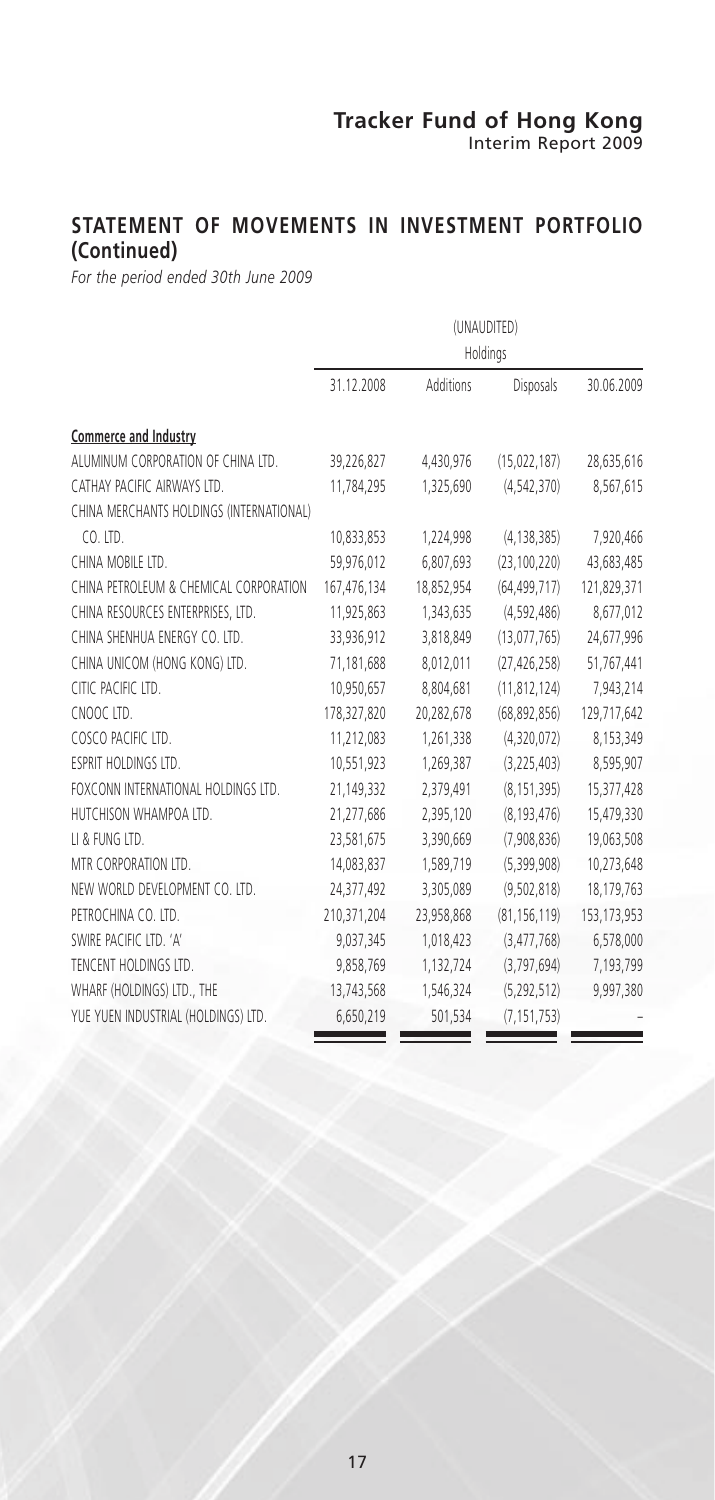Interim Report 2009

### **PERFORMANCE RECORD**

*For the period ended 30th June 2009*

### **Fund performance**

During the period, the Hang Seng Index increased by 27.74% and the net asset value per unit of the Fund increased by 28.62%.